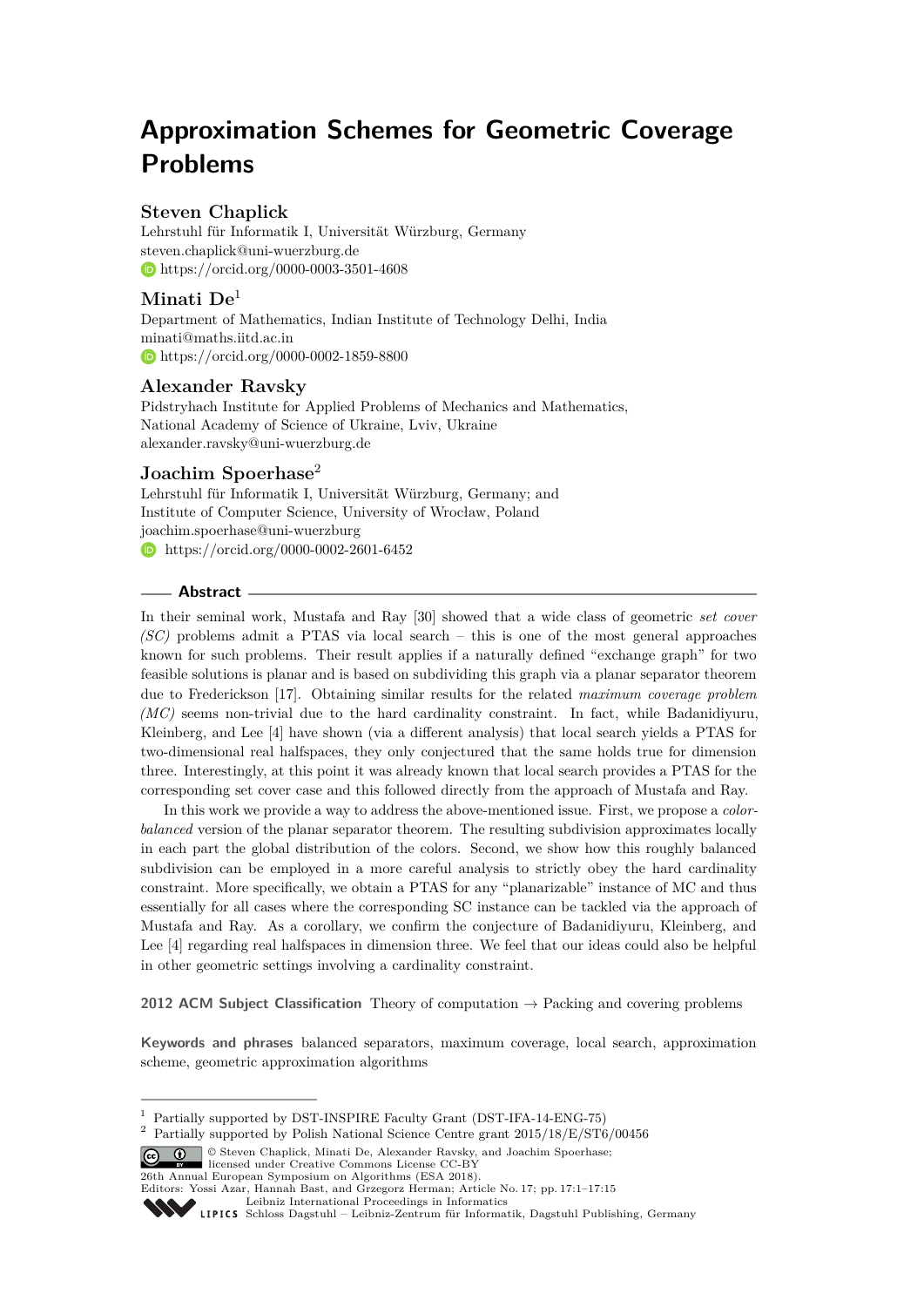## **17:2 Approximation Schemes for Geometric Coverage Problems**

**Digital Object Identifier** [10.4230/LIPIcs.ESA.2018.17](http://dx.doi.org/10.4230/LIPIcs.ESA.2018.17)

**Related Version** A full version is available at <https://arxiv.org/abs/1607.06665>.

## **1 Introduction**

The Maximum Coverage (MC) problem is one of the classic combinatorial optimization problems which is well studied due to its wealth of applications. Let *U* be a set of ground elements,  $\mathcal{F} \subseteq 2^U$  be a family of subsets of *U* and *k* be a positive integer. The Maximum Coverage (MC) problem asks for a *k*-subset  $\mathcal{F}'$  of  $\mathcal{F}$  such that the number  $|\bigcup \mathcal{F}'|$  of ground elements covered by  $\mathcal{F}'$  is maximized.

Many real life problems arising from banking [\[13\]](#page-13-1), social networks, transportation network [\[28\]](#page-13-2), databases [\[22\]](#page-13-3), information retrieval, sensor placement, security (and others) can be framed as an instance of MC problem. For example, the following are easily seen as MC problems: placing *k* sensors to maximize the number of covered customers, finding a set of *k* documents satisfying the information needs of as many users as possible [\[4\]](#page-12-0), and placing *k* security personnel in a terrain to maximize the number of secured regions.

From the result of Cornuéjols [\[13\]](#page-13-1), it is well known that the greedy algorithm is a 1 − 1*/e* approximation algorithm for the MC problem. Due to wide applicability of the problem, whether one can achieve an approximation factor better than 1 − 1*/e* was subject of research for a long period of time. From the result of Feige [\[16\]](#page-13-4), it is known that if there exists a polynomial-time algorithm that approximates maximum coverage within a ratio of  $1-1/e+\epsilon$ for some  $\epsilon > 0$  then P = NP. Better results can, however, be obtained for special cases of MC. For example, Ageev and Sviridenko [\[1\]](#page-12-1) show in their seminal work that their pipage rounding approach gives a factor  $1 - (1 - 1/r)^r$  for instances of MC where every element occurs in at most *r* sets. For constant *r* this is a strict improvement on  $1 - 1/e$  but this bound is approached if *r* is unbounded. For example, pipage rounding gives a 3*/*4-approximation algorithm for MAXIMUM VERTEX COVER (MVC), which asks for a *k*-subset of nodes of a given graph that maximizes the number of edges incident on at least one of the selected nodes. Petrank [\[31\]](#page-14-2) showed that this special case of MC is APX-hard.

In this paper, we study the approximability of MC in *geometric* settings where elements and sets are represented by geometric objects. Such problems have been considered before and have applications, for example, in information retrieval [\[4\]](#page-12-0) and in wireless networks [\[15\]](#page-13-5).

MC is related to the Set Cover problem (SC). For a given set *U* of ground elements and a family  $\mathcal{F} \subseteq 2^U$  of subsets of U, this problem asks for a minimum cardinality subset of  $\mathcal F$  which covers all the ground elements of  $U$ . This problem plays a central role in combinatorial optimization and in particular in the study of approximation algorithms. The best known approximation algorithm has a ratio of  $\ln n$ , which is essentially the best possible [\[16\]](#page-13-4) under a plausible complexity-theoretic assumption. A lot of work has been devoted to beating the logarithmic barrier in the context of geometric set cover problems [\[6,](#page-12-2) [33,](#page-14-3) [8,](#page-12-3) [29\]](#page-14-4). Mustafa and Ray [\[30\]](#page-14-0) introduced a powerful tool which can be used to show that a *local search* approach provides a PTAS for various geometric SC problems. Their result applies if a naturally defined *exchange graph* (whose nodes are the sets in two feasible solutions) is planar and is based on subdividing this graph via a planar separator theorem due to Frederickson [\[17\]](#page-13-0). In the same paper [\[30\]](#page-14-0), they applied this approach to provide a PTAS for the SC problem when the family  $\mathcal F$  consists of either a set of halfspaces in  $\mathbb R^3$ , or a set of disks in R 2 . Concurrently with Mustafa and Ray [\[30\]](#page-14-0), Chan and Har-Peled [\[9\]](#page-12-4) also introduced the exchange graph concept, but for the independent set problem. Subsequently, many results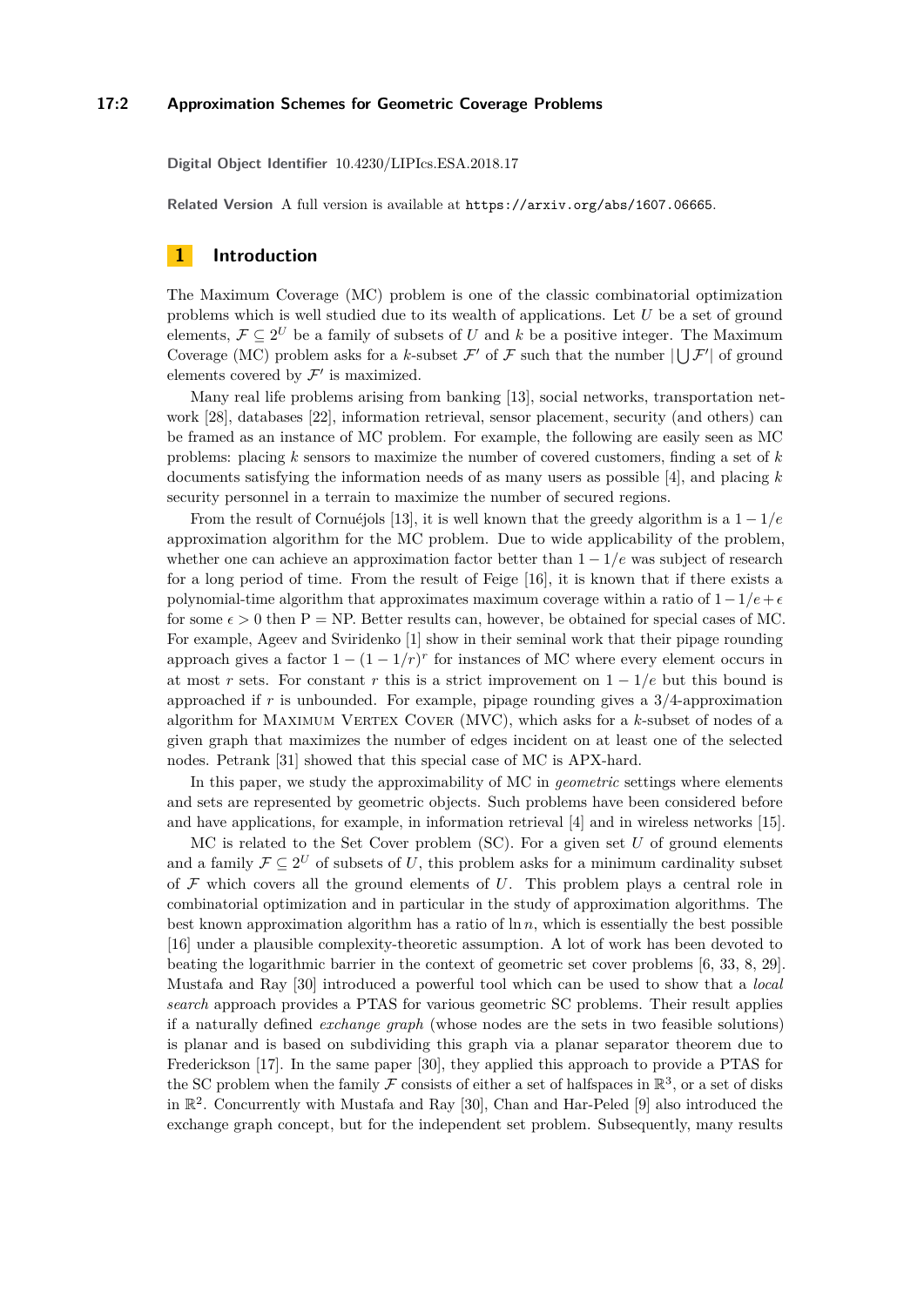## **S. Chaplick, M. De, A. Ravsky, and J. Spoerhase 17:3**

have been obtained using this technique for problems in geometric settings [\[10,](#page-12-5) [14,](#page-13-6) [19,](#page-13-7) [26\]](#page-13-8). Some of these works extend to cases where the exchange graph is not planar but admits a small-size separator [\[3,](#page-12-6) [7,](#page-12-7) [20,](#page-13-9) [21\]](#page-13-10).

Beyond the context of SC, local search has also turned out to be a very powerful tool for other geometric problems but the analysis of such algorithms is usually non-trivial and highly tailored to the specific setting. Examples of such problems are Euclidean TSP, Euclidean Steiner tree, facility location, *k*-median [\[12\]](#page-13-11). In some recent breakthroughs, PTASs for the *k*-means problem in finite Euclidean dimension (and more general cases) via local search have been published [\[11,](#page-12-8) [18\]](#page-13-12).

In this paper, we study the effectiveness of local search for geometric MC problems. In the general case, *b*-swap local search is known to yield a tight approximation ratio of 1*/*2 [\[24\]](#page-13-13). However, for special cases such as geometric MC problems local search is a promising candidate for beating the barrier 1−1*/e*. It seems, however, non-trivial to obtain such results using the technique of Mustafa and Ray [\[30\]](#page-14-0). In their analysis, each part of the subdivided planar exchange graph (see above) corresponds to a feasible candidate swap that replaces some sets of the local optimum with some sets of the global optimum and it is ensured that every element stays covered due to the construction of the exchange graph. It is moreover argued that if the global optimum is sufficiently smaller than the local optimum then one of the considered candidate swaps would actually reduce the size of the solution.

It is possible to construct the same exchange graphs also for the case of MC. However, the hard cardinality constraint given by input parameter *k* poses an obstacle. In particular, when considering a swap corresponding to a part of the subdivision, this swap might be infeasible as it may contain (substantially) more sets from the global optimum than from the local optimum. Another issue is that MC has a different objective function than SC. Namely, the goal is to maximize the number of covered elements rather than minimizing the number of used sets. Finally, while for SC all elements are covered by both solutions, in MC we additionally have elements that are covered by none or only one of the two solutions requiring a more detailed distinction of several types of elements.

In fact, subsequent to the work of Mustafa and Ray on SC [\[30\]](#page-14-0), Badanidiyuru, Kleinberg, and Lee [\[4\]](#page-12-0) studied geometric MC. They obtained fixed-parameter approximation schemes for MC instances for the very general case where the family  $\mathcal F$  consists of objects with bounded VC dimension, but the running times are exponential in the cardinality bound *k*. They further provided APX-hardness for each of the following cases: set systems of VC-dimension 2, halfspaces in  $\mathbb{R}^4$ , and axis-parallel rectangles in  $\mathbb{R}^2$ . Interestingly, while they have shown that for MC instances where  $\mathcal F$  consists of halfspaces in  $\mathbb R^2$  local search can be used to provide a PTAS, they only conjecture that local search provides a PTAS when  $\mathcal F$  consists of halfspaces in  $\mathbb R^3$ . This underlines the observation that it seems non-trivial to apply the approach of Mustafa and Ray to geometric MC problems as at that point a PTAS for halfspaces in  $\mathbb{R}^3$  for SC was already known via the approach of Mustafa and Ray.

The difficulty of analyzing local search under the presence of a cardinality constraint is also known in other settings. For example, one of the main technical contributions of the recent breakthrough for the Euclidean *k*-means problem [\[11,](#page-12-8) [18\]](#page-13-12) is that the authors are able to handle the hard cardinality constraint by the concept of so-called isolated pairs [\[11\]](#page-12-8). Prior to these works approximation schemes have only been known for bicriteria variants where the cardinality constraint may be violated or where there is no constraint but – analogously to SC – the cardinality contributes to the objective function [\[5\]](#page-12-9).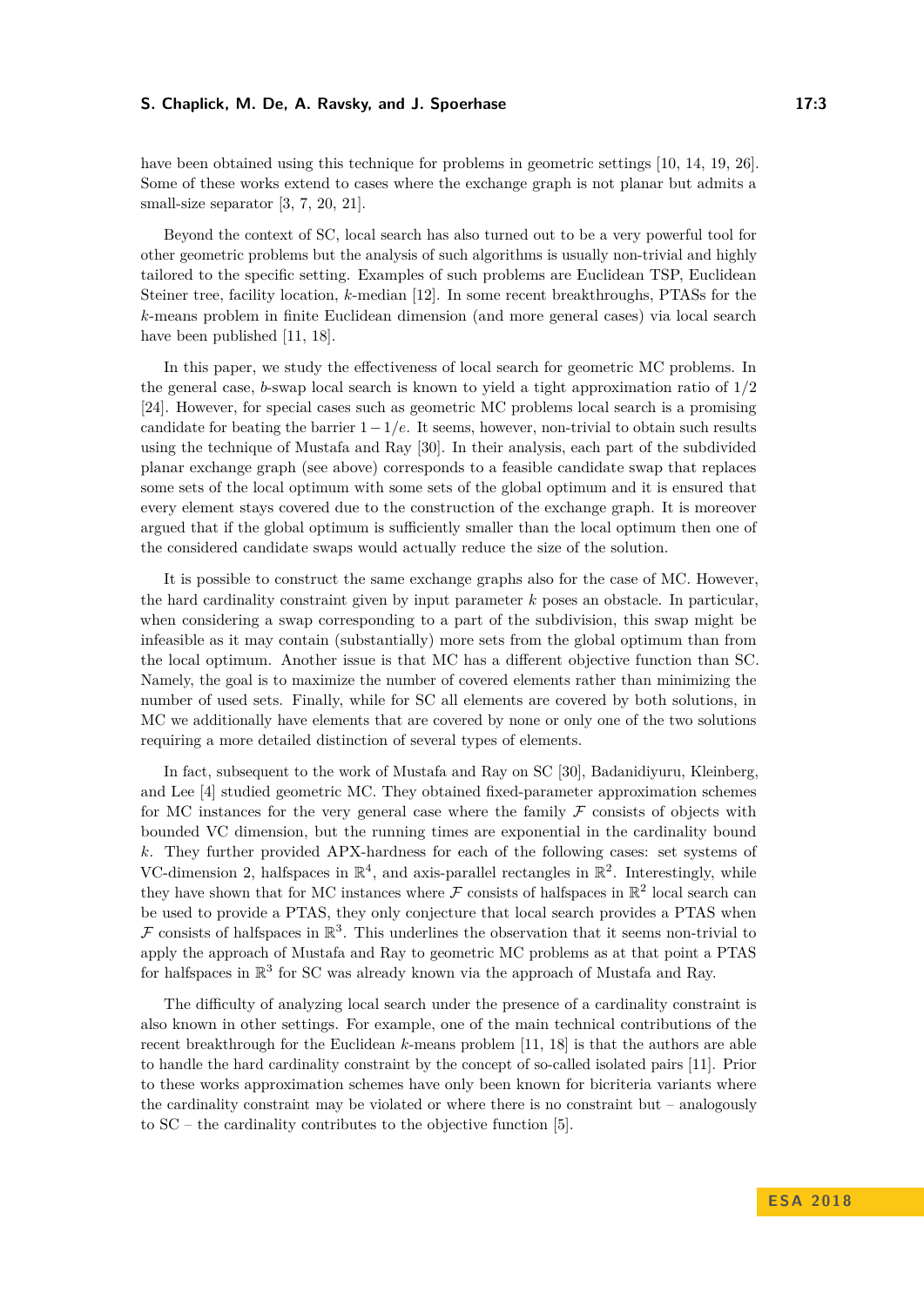## **17:4 Approximation Schemes for Geometric Coverage Problems**

## **1.1 Our Contribution**

We show a way to cope with the above-mentioned issue with a cardinality constraint. We are able to achieve a PTAS for many geometric MC problems using the *b*-swap local search approach given in Algorithm [1.](#page-4-0) At a high level we follow the framework of Mustafa and Ray defining a planar (or more generally *f-separable* as formalized below) exchange graph and subdividing it into a number of small parts each of them corresponding to a candidate swap. As each part may be (substantially) imbalanced in terms of the number of sets of the global optimum and local optimum, respectively, a natural idea is to swap-in only a sufficiently small subset of the globally optimal sets. This idea alone is, however, not sufficient. Consider, for example, the case where each part contains either only sets from the local or only sets from the global optimum making it impossible to retrieve any feasible swap from considering the single parts. To overcome this difficulty, in Section [2,](#page-5-0) we prove in a first step a *color-balanced* version (Theorem [7\)](#page-9-0) of the planar division theorem (Theorem [4](#page-6-0) [\[17\]](#page-13-0)). In this theorem, the input is a planar (or more generally *f-separable*) graph whose nodes are two-colored arbitrarily. The distinctions of our division theorem from the prior work, are that our division theorem guarantees that all parts have roughly the same size (rather than simply an upper limit on their size) and that the two colors are represented in each part in roughly the same ratio as in the whole graph. This balancing property allows us to address the issue of the above-mentioned infeasible swaps. In a second step, described in Section [3,](#page-9-1) we employ this roughly color-balanced subdivision to establish a set of perfectly balanced candidate swaps. We prove by a careful analysis (which turns out more intricate than for the SC case) that local search also yields a PTAS for the wide class *f-separable* MC problems (see Theorem [2\)](#page-4-1). As a direct consequence, we obtain PTASs for essentially all cases of geometric MC problems (see (Theorem [3\)](#page-5-1)) where the corresponding SC problem can be tackled via the approach of Mustafa and Ray. For example, this confirms the conjecture of Badanidiyuru, Kleinberg, and Lee [\[4\]](#page-12-0) regarding halfspaces in  $\mathbb{R}^3$ . We also obtain PTASs for MAXIMUM DOMINATING SET and MAXIMUM VERTEX COVER on *f*-separable and minor-closed graph classes (as formalized below) which, to the best of our knowledge, were not known before. We feel that our approach has the potential for further applications in similar cardinality constrained settings.

In the remainder of this section we formalize our main theorem (providing the needed definitions) and then present a set of applications of this theorem.

**Definitions and the main theorem.** For a number  $n$ ,  $[n]$  denotes the set  $\{1, \ldots, n\}$ . For a graph *G*, a subset *S* of  $V(G)$  is an  $\alpha$ -balanced separator when its removal breaks *G* into two collections of connected components such that each collection contains at most an *α* fraction of  $V(G)$  where  $\alpha \in \left[\frac{1}{2}, 1\right)$  and  $\alpha$  is a constant. The size of a separator *S* is simply the number of vertices it contains. Let *f* be a non-decreasing (strictly) sublinear function, that is,  $f(x) = O(x^{1-\delta})$  for some  $\delta > 0$ . A class of graphs that is closed under taking subgraphs is said to be *f*-separable if there is an  $\alpha \in \left[\frac{1}{2}, 1\right)$  such that for any  $n > 2$ , an *n*-vertex graph in the class has an  $\alpha$ -balanced separator whose size is at most  $f(n)$ . In what follows, whenever we discuss an *f*-separable graph classes we implicitly assume that the function *f* is non-decreasing and has the form  $f(x) = O(x^{1-\delta})$  for some  $\delta > 0$  – this is what we mean by *strictly* sublinear. Note that, by the Lipton-Tarjan separator theorem [\[27\]](#page-13-14), planar graphs are a subclass of the  $\sqrt{n}$ -separable graphs. More generally, Alon, Seymour, and Thomas [\[2\]](#page-12-10) have shown that every graph class characterized by a finite set of forbidden minors is also a subclass of the  $(c \cdot \sqrt{n})$ -separable graphs (here, the constant *c* depends on the size of the largest forbidden minor). In particular, from the graph minors theorem [\[32\]](#page-14-5), every non-trivial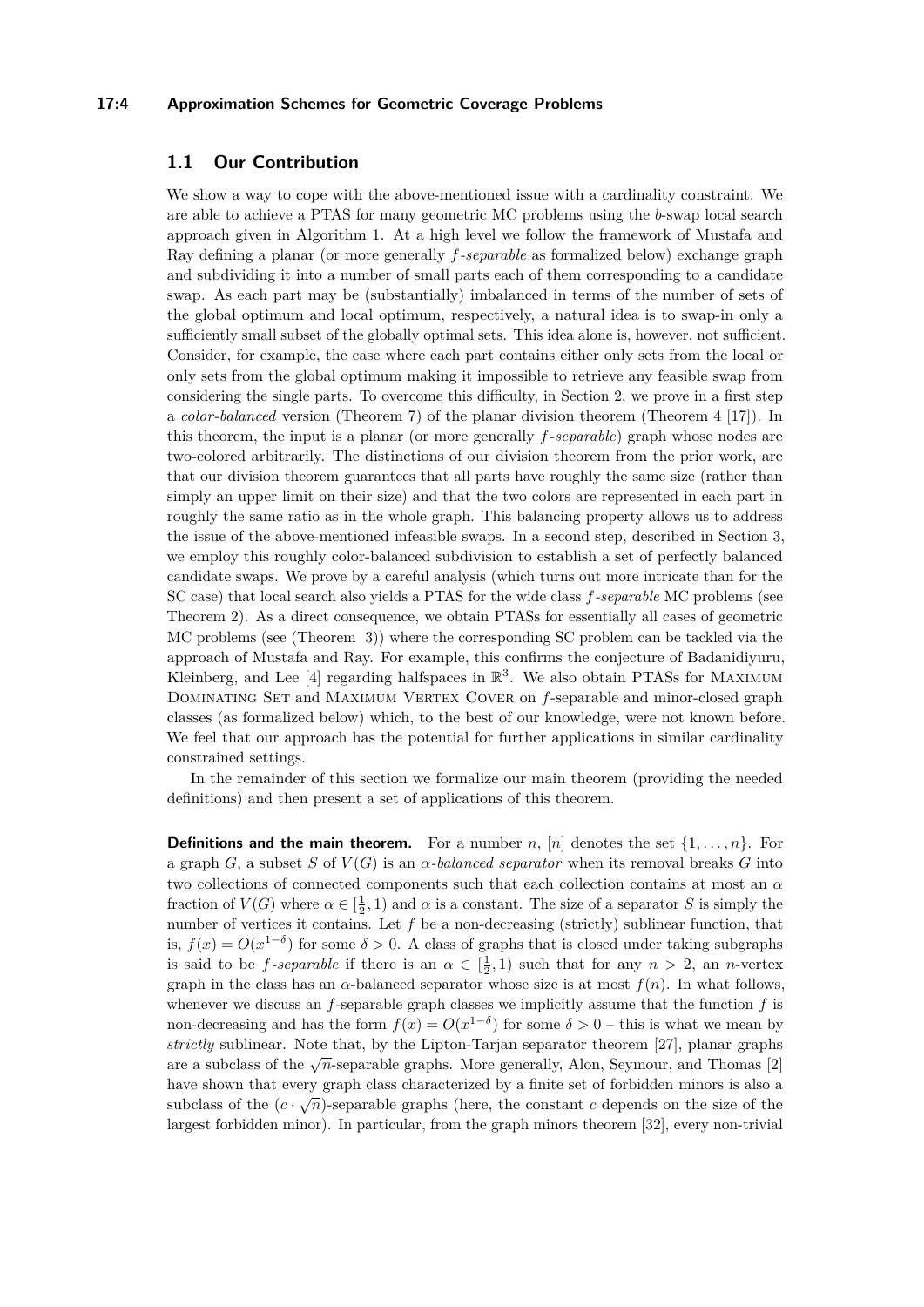### **S. Chaplick, M. De, A. Ravsky, and J. Spoerhase 17:5** 17:5

<span id="page-4-0"></span>

| <b>Algorithm 1:</b> 0-swap local search on an MC instance with ground set $U$ , set family                                                                          |
|---------------------------------------------------------------------------------------------------------------------------------------------------------------------|
| $S$ , and parameter k.                                                                                                                                              |
| b-LocalSearch $(U, \mathcal{S}, k)$                                                                                                                                 |
| $\mathcal{F} \leftarrow$ initialize with a greedy solution                                                                                                          |
| while $\exists \mathcal{F}' \subseteq \mathcal{F}, \exists \mathcal{F}^* \subset \mathcal{S}, \text{ such that } b =  \mathcal{F}^*  =  \mathcal{F}'  \text{ and }$ |
| $ U(F)  <  U(G(F \setminus F') \cup F^*) $ do                                                                                                                       |
| perform the swap, i.e., $\mathcal{F} \leftarrow (\mathcal{F} \setminus \mathcal{F}') \cup \mathcal{F}^*$                                                            |
| return $\mathcal F$                                                                                                                                                 |

**Algorithm 1:** *b*-swap local search on an MC instance with ground set *U*, set family

minor-closed graph class is a subclass of the  $(c \cdot \sqrt{n})$ -separable graphs (for some constant *c*). With this notion in mind, we define the concept of *f*-separable MC instances, then state our main theorem (the proof is given in Section [3\)](#page-9-1).

<span id="page-4-2"></span>▶ **Definition 1.** A class C of instances of MC is *f-separable* (or in particular *planarizable*) if for any two disjoint feasible solutions  $\mathcal F$  and  $\mathcal F'$  of any instance in  $\mathcal C$  there exists an *f*-separable (planar) graph *G* with node set  $\mathcal{F} \cup \mathcal{F}'$  with the following *exchange* property. For each element  $u \in U$  that is covered both by  $\mathcal F$  and  $\mathcal F'$ , there is an edge  $(S, S')$  in  $G$  with  $S \in \mathcal{F}$  and  $S' \in \mathcal{F}'$  with  $u \in S \cap S'$ .

<span id="page-4-1"></span>I **Theorem 2.** *For any non-decreasing strictly sublinear function f, every f-separable class of MC instances (closed under removing elements and sets) admits a PTAS via Algorithm [1.](#page-4-0)*

**Applications.** We now describe several problems which are special instances of the MC problem. Then, in Theorem [3,](#page-5-1) we state several PTASs for each of these problems that can be obtained from our analysis of local search. As this latter part is essentially a direct consequence of Theorem [2,](#page-4-1) the details will be provided in the full version.

▶ **Problem 1.** Let *H* be a set of ground elements,  $S \subseteq 2^H$  be a set of ranges and *k* be a *positive integer.* A range  $S \in \mathcal{S}$  *is hit by a subset*  $H'$  *of*  $H$  *if*  $S \cap H' \neq \emptyset$ *. The* MAXIMUM Hitting *(MH) problem asks for a k-subset H*<sup>0</sup> *of H such that the number of ranges hit by H*<sup>0</sup> *is maximized.*

▶ **Problem 2.** Let  $G = (V, E)$  be a graph and k be a positive integer. A vertex  $v \in V$ *dominates itself and all its neighbors. The* Maximum Dominating *(MD) problem asks for* a *k*-subset  $V'$  of  $V$  such that the number of vertices dominated by  $V'$  is maximized.

**Problem 3.** Let T be a 1.5D terrain – an *x*-monotone polygonal chain in  $\mathbb{R}^2$  consisting of *a set of vertices*  $\{v_1, v_2, \ldots, v_m\}$  *sorted in increasing order of their x-coordinate, and*  $v_i$  *and*  $v_{i+1}$  *are connected by an edge for all*  $i \in [m-1]$ *. For any two points*  $x, y \in T$ *, we say that y guards x if each point in*  $\overline{xy}$  *lies above or on the terrain. Given finite sets*  $X, Y \subseteq T$  *and a positive integer k, the* Maximum Terrain Guarding *(MTG) problem asks for a k-subset Y*<sup> $\prime$ </sup> *of Y such that the number of points of X guarded by Y*<sup> $\prime$ </sup> *is maximized.* 

Let r be an even, positive integer. A set of regions in  $\mathbb{R}^2$  (each bounded by a closed Jordan curve), is called *r-admissible* if for any two such regions *q*1*, q*2, the curves bounding them cross  $s \leq r$  times for some even s and  $q_1 \setminus q_2$  and  $q_2 \setminus q_1$  are connected regions. A set of regions are called *pseudo-disks* if it is 2-admissible (e.g., a set of disks or squares).

The below consequences of Theorem [2](#page-4-1) hold since the corresponding SC problem is known to be *planarizable* or by constructing the exchange graph as a minor of the input graph.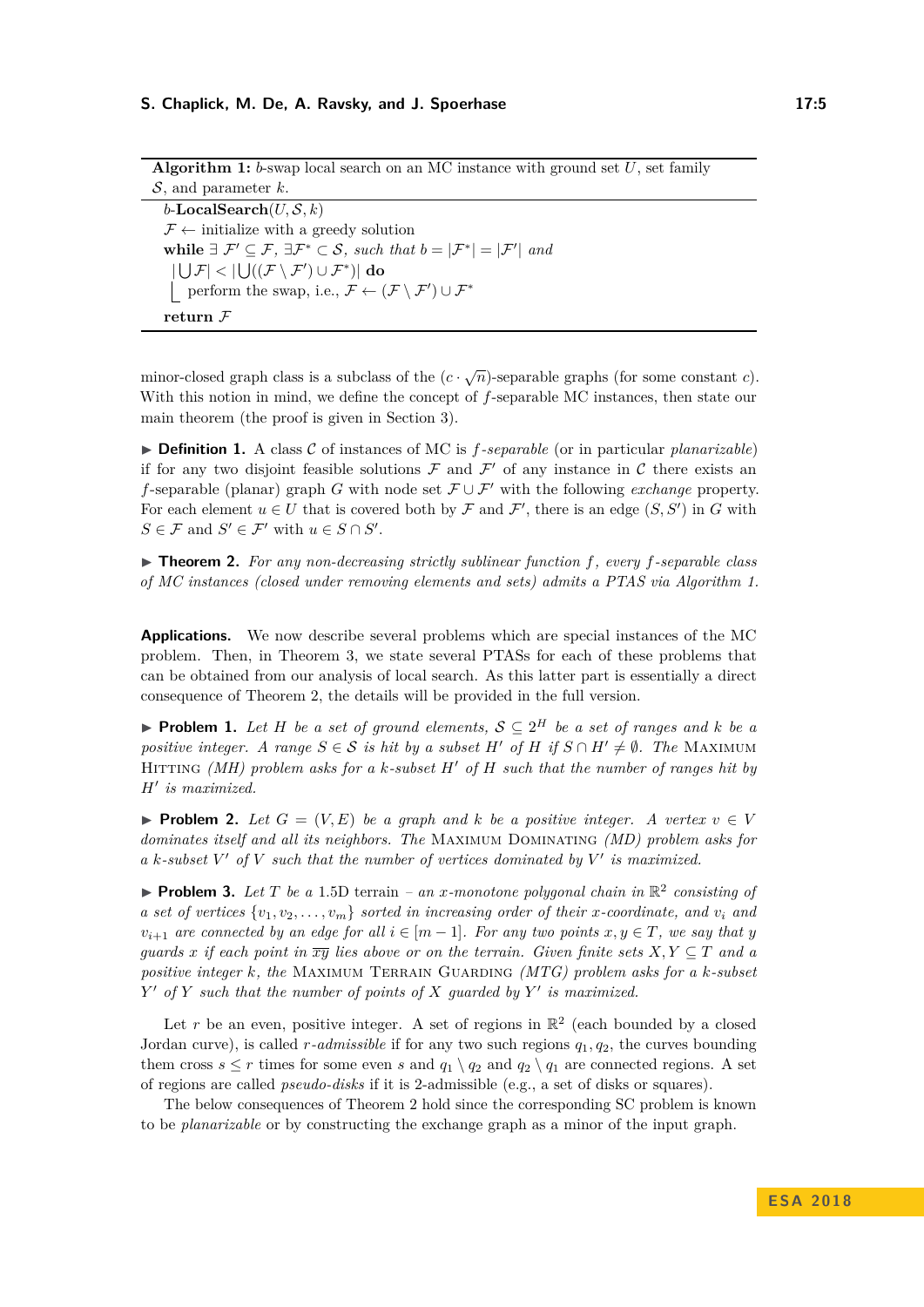#### <span id="page-5-1"></span>▶ **Theorem 3.** *Local search gives a PTAS for:*

- **(V)** *the MVC problem on f-separable and subgraph-closed graph classes,*
- **(T)** *the MTG problem.*

*and the following classes of MC problems:*

- $(C_1)$  the set of ground elements is a set of points in  $\mathbb{R}^3$ , and the family of subsets is induced by a set of halfspaces in  $\mathbb{R}^3$ .
- $(C_2)$  the set of ground elements is a set of points in  $\mathbb{R}^2$ , and the family of subsets is induced *by a set of convex pseudodisks (a set of convex objects where any two objects can have at most two intersections in their boundary).*

*and the following MH problems:*

- $(H_1)$  the set of ground elements is a set of points in  $\mathbb{R}^2$ , and the set of ranges is induced by a *set of r-admissible regions (this includes pseudodisks, same-height axis-parallel rectangles, circular disks, translates of convex objects).*
- $(H_2)$  the set of ground elements is a set of points in  $\mathbb{R}^3$ , and the set of ranges is induced by *a set of halfspaces in*  $\mathbb{R}^3$ .

*and MD problems in each of the following graph classes:*

- **(***D***1)** *intersection graphs of homothetic copies of convex objects (which includes arbitrary squares, regular k-gons, translated and scaled copies of a convex object).*
- **(***D***2)** *non-trivial minor-closed graph classes.*

# <span id="page-5-0"></span>**2 Color-Balanced Divisions**

In this section we provide the main tool (see Theorem [7\)](#page-9-0) used to prove our main result (i.e., Theorem [2\)](#page-4-1). We first describe a new subtle strengthening (see Lemma [5\)](#page-6-1) of the standard division theorem on *f*-separable graph classes (see Theorem [4\)](#page-6-0). This builds on the concept of (*r, f*(*r*))-divisions (in the sense of Henzinger et al. [\[23\]](#page-13-15)) of graphs in an *f*-separable graph class. We then extend this strengthened division lemma by suitably aggregating the pieces of the partition to obtain a *two-color balanced* version (see Theorem [7\)](#page-9-0). This result generalizes to more than two colors. However, as our applications stem from the two-colored version, we defer the generalization to the full version.

Frederickson [\[17\]](#page-13-0) introduced the notion of an *r-division* of an *n*-vertex graph *G*, namely, a cover of  $V(G)$  by  $\Theta(\frac{n}{r})$  sets each of size  $O(r)$  where each set has  $O(\sqrt{r})$  *boundary* vertices, i.e.,  $O(\sqrt{r})$  vertices in common with the other sets. Frederickson showed that, for any  $r$ , every planar graph *G* has an *r*-division and that one can be computed in  $O(n \log n)$  time. This result follows from a recursive application of the Lipton-Tarjan planar separator theorem [\[27\]](#page-13-14). This notion was further generalized by Henzinger et al. [\[23\]](#page-13-15) to  $(r, f(r))$ -divisions<sup>[‡](#page-5-2)</sup> where f is a function in  $o(r)$  and each set has at most  $f(r)$  vertices in common with the other sets. They noted that Frederickson's proof can easily be adapted to obtain an  $(r, c \cdot f(r))$ -division of any graph *G* from a subgraph-closed *f*-separable graph class – as formalized in Theorem [4.](#page-6-0) Note that we use an equivalent but slightly different notation than Frederickson and Henzinger et al. in that we consider the "boundary" vertices as a single separate set apart from the non-boundary vertices in each "region", i.e., our *divisions* are actually partitions of the vertex set. This allows us to carefully describe the number of vertices inside each "region".

<span id="page-5-2"></span><sup>&</sup>lt;sup>‡</sup> They use a more general notion of  $(r, s)$ -division but we need the restricted version as described here.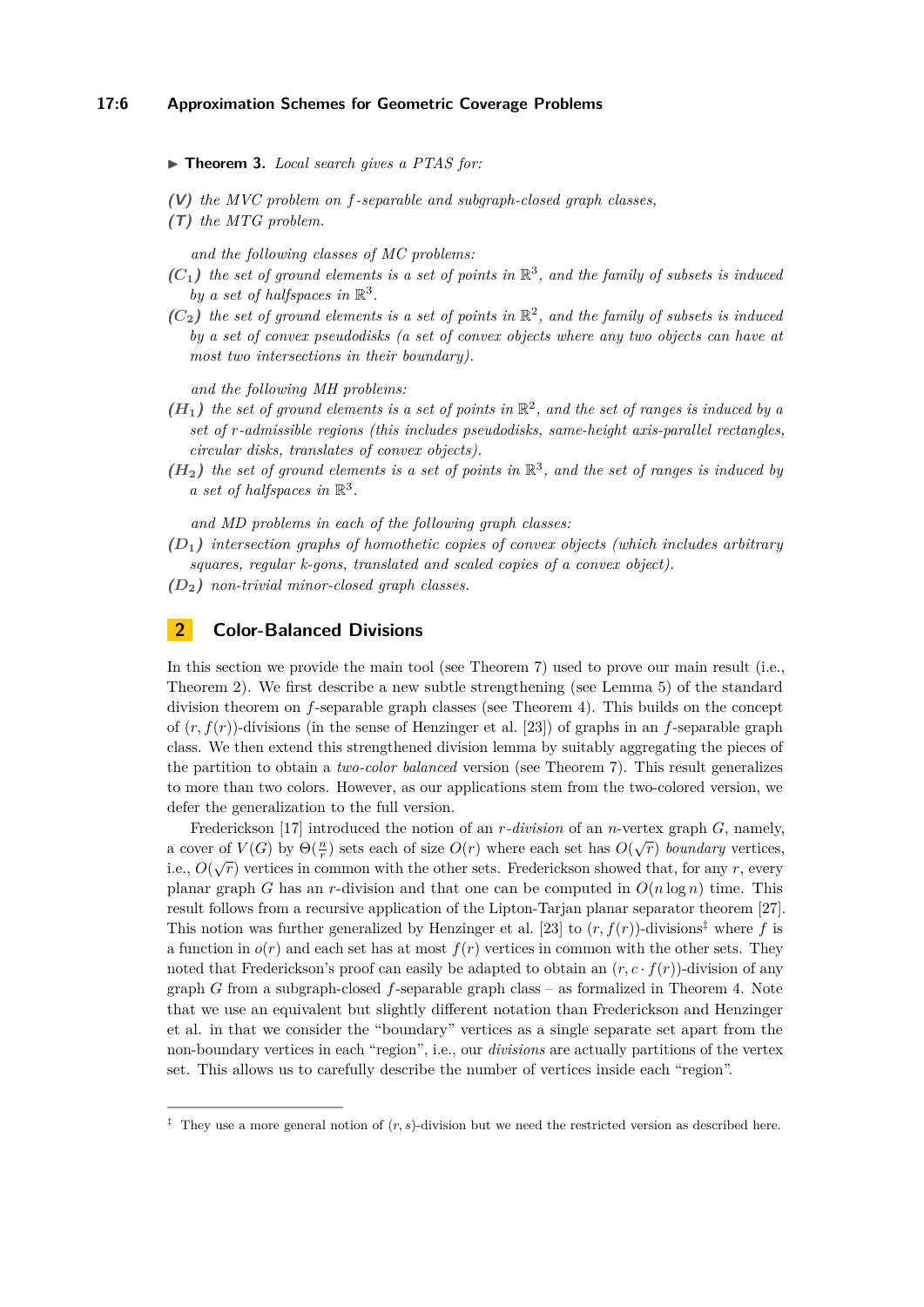### **S. Chaplick, M. De, A. Ravsky, and J. Spoerhase 17:7** 17:7

<span id="page-6-0"></span> $\triangleright$  **Theorem 4** ([\[17,](#page-13-0) [23\]](#page-13-15)). For any subgraph-closed f-separable class of graphs  $\mathcal{G}$ , there are *constants*  $c_1, c_2$  *such that every graph G in the class has an*  $(r, c_1 \cdot f(r))$ -division *for any*  $r$ *. Namely, for any*  $r \geq 1$ *, there is an integer*  $t \in \Theta(\frac{n}{r})$  *such that V can be partitioned into*  $t + 1$ *sets*  $X, V_1, \ldots, V_t$  *where the following properties hold.* 

(i)  $N(V_i) \cap V_j = \emptyset$  for each  $i \neq j$  and  $\mathcal{X} = \bigcup_i N(V_i)$ ,

 $\left| V_i \cup N(V_i) \right| \leq r$  *for each i*,

(iii)  $|N(V_i)| \le c_1 \cdot f(r)$  *for each i (thus,*  $|\mathcal{X}| \le \sum_{i=1}^t |N(V_i)| \le c_2 \cdot \frac{f(r) \cdot n}{r}$  $\frac{r) \cdot n}{r}$ ).

*Moreover, such a partition can be found in*  $O(g(n) \log n)$  *time where*  $g(n)$  *is the time required to find an f-separation in* G*.*

We obtain our color-balanced version of Theorem [4](#page-6-0) via two steps. First, we strengthen the notion of  $(r, f(r))$ -divisions to *uniform*  $(r, f(r))$ -divisions. A *uniform*  $(r, f(r))$ -division is an  $(r, f(r))$ -division where the  $\Theta(\frac{n}{r})$  sets have a *uniform* size. Namely, there are not only  $O(r)$  many **internal** vertices (as in Theorem [4\)](#page-6-0) but there are also  $\Omega(r)$  many of them.

It is important to note that while this uniformity condition (i.e., that each region is not *too small* – see Lemma [5](#page-6-1)[\(ii\)](#page-9-2)) has **not** been needed in the past[§](#page-6-2) , it is essential for our analysis of local search as applied to MC problems in the next section. Moreover, to the best of our knowledge, neither Frederickson's construction nor more modern constructions (e.g. [\[25\]](#page-13-16)) of an *r*-division explicitly guarantee that the resulting *r*-division is uniform. To be specific, Frederickson's approach consists of two steps. The first step recursively applies the separator theorem until each region together with its boundary is "small enough". In the second step, each region where the boundary is "too large" is further divided. This is accomplished by applying the separator theorem to a weighted version of each such region where the boundary vertices are uniformly weighted and the non-boundary vertices are zero-weighted. Clearly, even a single application of this latter step may result in regions with *o*(*r*) interior vertices. Modern approaches (e.g. [\[25\]](#page-13-16)) similarly involve applying the separator theorem to weighted regions where boundary vertices are uniformly weighted and interior vertices are zero-weighted, i.e., regions which are *too small* are not explicitly avoided.

In the second step, we generalize the uniform  $(r, f(r))$ -divisions to *two-color uniform* (*r, f*(*r*))*-divisions* of a two-colored graph (the coloring need not be proper in the usual sense). A two-color uniform  $(r, f(r))$ -division of a two-colored graph is a uniform  $(r, f(r))$ -division where each set has the "same" proportion of each color class (this is formalized in Theorem [7\)](#page-9-0).

The remainder of this section is outlined as follows. We will first show that for every *f*-separable graph class  $G$  there is a constant  $c$  such that every graph in  $G$  has a uniform  $(r, c \cdot f(r))$ -division (see Lemma [5\)](#page-6-1). We then use this result to show that for every *f*-separable graph class  $G$  there is a constant  $c'$  such that every two-colored graph in  $G$  has a two-color uniform  $(rq, c' \cdot q \cdot f(r))$ -division for any  $q$  – see Theorem [7.](#page-9-0) Our proofs are constructive and lead to efficient algorithms that produce such divisions when there is a corresponding efficient algorithm to compute an *f*-separation.

To prove the first result, we start from a given  $(r, f(r))$ -division and "group" the sets carefully to obtain the desired uniformity. For the two-colored version, we start from a uniform  $(r, f(r))$ -division and again regroup the sets via a reformulation of the problem as a partitioning problem on two-dimensional vectors. Lemma [6](#page-8-0) is used for this regrouping.

<span id="page-6-1"></span> $\blacktriangleright$  **Lemma 5.** Let G be a subgraph-closed f-separable graph class and G be a sufficiently large *n*-vertex graph in G. There are constants  $r_0$ ,  $x_0$  (depending only on f) such that for any

<span id="page-6-2"></span><sup>§</sup> E.g., to analyse local search for SC problems [\[30\]](#page-14-0), or for fast algorithms to find shortest paths [\[23\]](#page-13-15).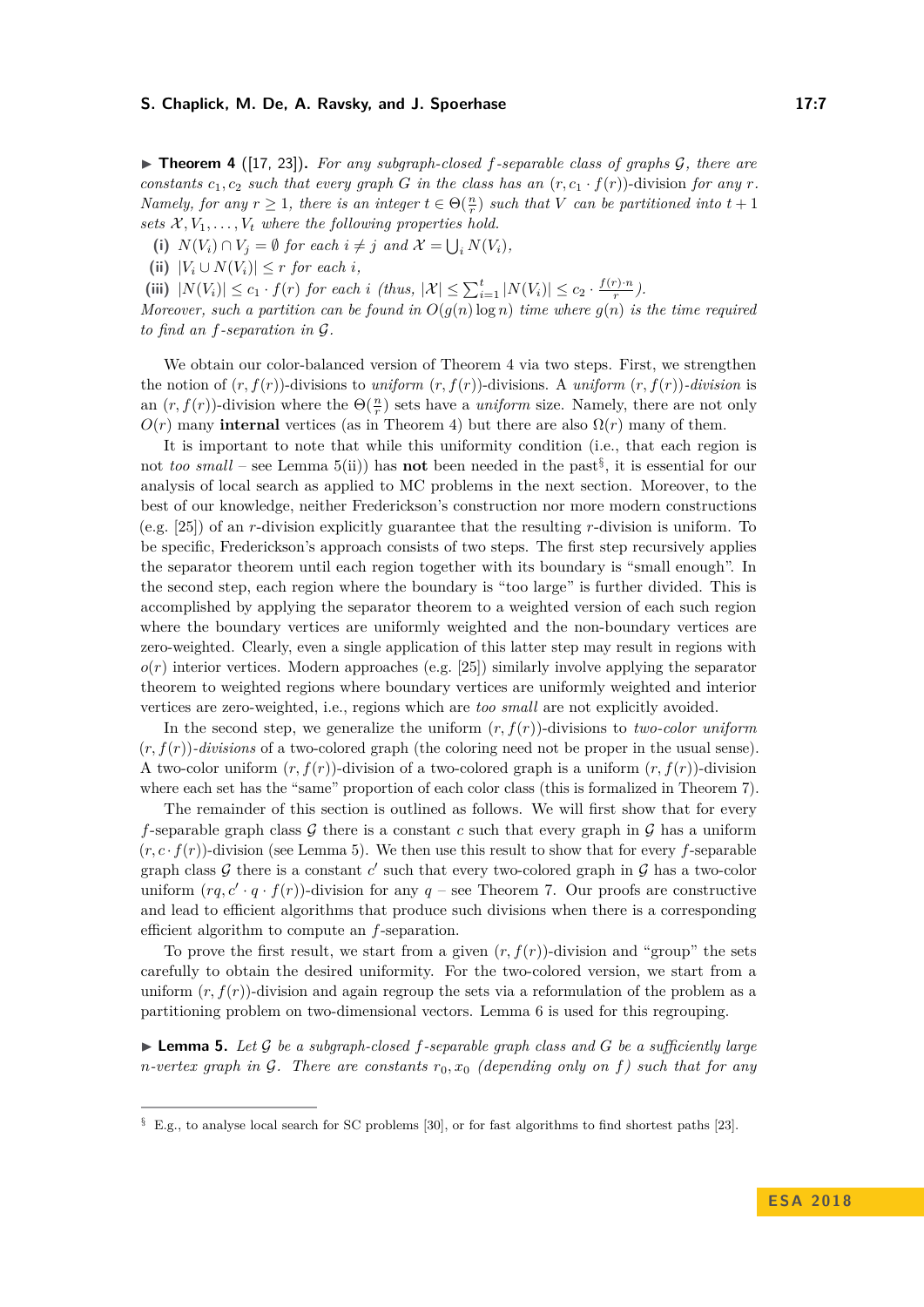$r \in [r_0, \frac{n}{x_0}]$  there is an integer  $t \in \Theta(\frac{n}{r})$  such that  $V(G)$  can be partitioned into  $t + 1$  sets  $X, V_1, \ldots, V_t$  where  $c_1, c_2$  are constants (depending only on f) with the following properties. (i)  $N(V_i) \cap V_j = \emptyset$  for each  $i \neq j$  and  $\mathcal{X} = \bigcup_i N(V_i)$ ,

- (ii)  $|V_i| \geq \frac{r}{2}$   $\vert \mathbb{T} \text{ and } |V_i| \leq 2r \text{ for each } i$ ,
- (iii)  $|N(V_i)| \leq c_1 \cdot f(r)$  for each i (thus,  $|\mathcal{X}| \leq \sum_{i=1}^t |N(V_i)| \leq \frac{c_2 \cdot f(r) \cdot n}{r}$ ).

*Moreover, such a partition can be found in*  $O(h(n) + n)$  *time where*  $h(n)$  *is the amount of time required to produce an*  $(r, f(r))$ *-division of G.* 

**Proof.** We pick the constants  $c'_1, c'_2$  as obtained from Theorem [4](#page-6-0) for our *f*-separable subgraphclosed graph class. We further pick  $r_0$  such that it is divisible by 8 and  $c^* = 1 - c_2' \cdot f(\frac{r_0}{8})$ .  $(\frac{r_0}{8})^{-1} > 0$ . Now, let  $x_0 = \frac{3}{c^*}$ , and assume  $r \in [r_0, \frac{n}{x_0}]$  in what follows.

Consider an  $(\lfloor \frac{r}{8} \rfloor, c'_1 \cdot f(\lfloor \frac{r}{8} \rfloor))$ -division  $\mathcal{U} = (\mathcal{X}, U_1, \dots, U_\ell)$  as given by Theorem [4](#page-6-0) – note:  $|\mathcal{X}| \leq \frac{c_2' \cdot f(\lfloor \frac{r}{8} \rfloor)n}{|r|}$  $\frac{1}{\lfloor \frac{r}{8} \rfloor}$ . We further define  $c_{\ell}$  so that  $\ell = c_{\ell} \cdot \frac{8 \cdot n}{r}$ . We will partition  $[\ell]$  into  $t$ sets  $I_1, \ldots, I_t$  such that  $(\mathcal{X}, V_1, \ldots, V_t)$  is a uniform  $(r, c \cdot f(r))$ -division  $\mathcal{X}, V_1, \ldots, V_t$  where  $V_i = \bigcup_{j \in I_i} U_j$ . In order to describe the partitioning, we first observe some useful properties of  $U_1, \ldots, U_\ell$  where, without loss of generality,  $|U_1| \geq \cdots \geq |U_\ell|$ . Let  $n^* = \sum_{j=1}^{\ell} |U_j|$ , and set  $t = \lceil \frac{n^*}{r} \rceil$  $\frac{i^r}{r}$ . Note that:

$$
n^* = \sum_{j=1}^{\ell} |U_j| = n - |\mathcal{X}| \ge n \cdot \left(1 - \frac{c_2' \cdot f\left(\lfloor \frac{r}{8} \rfloor\right)}{\lfloor \frac{r}{8} \rfloor}\right).
$$

From our choice of *t*, the average size of the sets  $V_i$  is  $\frac{n^*}{t}$  $\frac{n^*}{t} \in \left(\frac{r}{1+\frac{r}{n^*}}, r\right]$ . Additionally,  $n^* \geq c^* \cdot n$ , i.e.,  $c^* \leq \frac{n^*}{n}$  $\frac{n^*}{n}$ . Thus, we have  $r \leq \frac{n^*}{3}$  $\frac{n^*}{3}$ , and the average size of our sets  $|V_i|$  is in  $\left[\frac{3r}{4}, r\right]$ .

Notice that  $\frac{\ell}{t} \leq c_{\ell} \cdot \frac{8 \cdot n}{r} \cdot (\frac{n^*}{r})$  $\frac{1}{r}$ <sup>*r*</sup></sup> $\frac{1}{r}$   $\leq \frac{8c_{\ell}}{c^*}$ . We build the sets *I<sub>i</sub>* such that  $|I_i| \leq 40 \cdot \frac{c_{\ell}}{c^*}$ . This provides  $|N(V_i)| \leq 40 \cdot \frac{c_\ell}{c^*} \cdot c'_1 f(\lfloor \frac{r}{8} \rfloor) \in O(f(r))$ . We build the sets  $I_i$  in two steps. In the first step we greedily fill the sets  $I_i$  according to the largest unassigned set  $U_j$  as follows. For each  $j^*$  from 1 to  $\ell$ , we consider an index  $i^* \in [t]$  where  $|I_{i^*}| < 32 \cdot \frac{c_{\ell}}{c^*}$  and  $|V_{i^*}|$  is minimized. If  $|V_{i^*}| \leq \frac{n^*}{t}$  $\int_t^*$ , then we place  $j^*$  into  $I_{i^*}$ , that is, we replace  $V_{i^*}$  with  $V_{i^*} \cup U_{j^*}$ . Otherwise (there is no such index *i* ∗ ), we proceed to step two (below). Before discussing step two, we first consider the state of the sets  $V_i$  at the moment when this greedy placement finishes. To this end, let  $j^*$  be the index of the first (i.e., the largest)  $U_j$  which has not been placed.

**Claim 1:** *If*  $|V_i| \leq \frac{n^*}{t}$  $\frac{d^2f}{dt^2}$  *for every i, then each set*  $U_j$  *has been merged into some*  $V_i$  *and the Vi's satisfy the conditions of the lemma.*

First, suppose there is an unallocated set  $U_j$ . Since  $|V_i| \leq \frac{n^*}{t}$  $\frac{i}{t}$  for each  $i \in [t]$ , our greedy procedure stopped due to having  $|I_i| = 32 \cdot \frac{c_\ell}{c^*}$  for each  $i \in [t]$ . This contradicts the average size of the  $I_i$ 's being  $\frac{\ell}{t} \leq 8 \cdot \frac{c_{\ell}}{c^*}$ . So, every set  $U_j$  must have been merged into some  $V_i$ . Thus, since  $|V_i| \leq \frac{n^*}{t}$  $\frac{n^*}{t}$  and the average of the |*V*<sub>*i*</sub>|'s is  $\frac{n^*}{t}$  $t^*$ , we have that for every  $i \in [t]$ ,  $|V_i| = \frac{n^*}{t}$  $\frac{\imath^*}{t}$ . Moreover, for each  $i \in [t]$ ,  $|I_i| \leq 32 \frac{c_{\ell}}{c^*}$ . Thus the  $V_i$ 's satisfy the lemma.

**Claim 2:** *For every*  $i \in [t]$ ,  $|V_i| \geq \frac{r}{2}$ . Suppose some index *i* has  $|V_i| < \frac{r}{2}$ . Notice that, if  $|I_i| < 32 \cdot \frac{c_\ell}{c^*}$ , then for every  $i' \in [t]$ ,  $|V_{i'}| \leq |V_i| + \frac{r}{8} \leq \frac{3r}{4} \leq \frac{n^*}{t}$  $t^*$ , i.e., contradicting Claim 1. Thus,  $|I_i| = 32 \cdot \frac{c_\ell}{c^*}$  for each  $i \in [t]$  where  $|V_i| < \frac{r}{2}$ . For each  $i' \in [t], j' \in [\ell],$  let  $I_{i'}^{j'}$  $V^{j'}_{i'}$  and  $V^{j'}_{i'}$  $V_i^j$  be the states of  $I_{i'}$  and  $V_{i'}$  (respectively) directly after index  $j'$  has been added to some set  $I_{i''}$  by the greedy algorithm.

<span id="page-7-0"></span><sup>¶</sup> This lower bound is the difference from the known Theorem [4.](#page-6-0)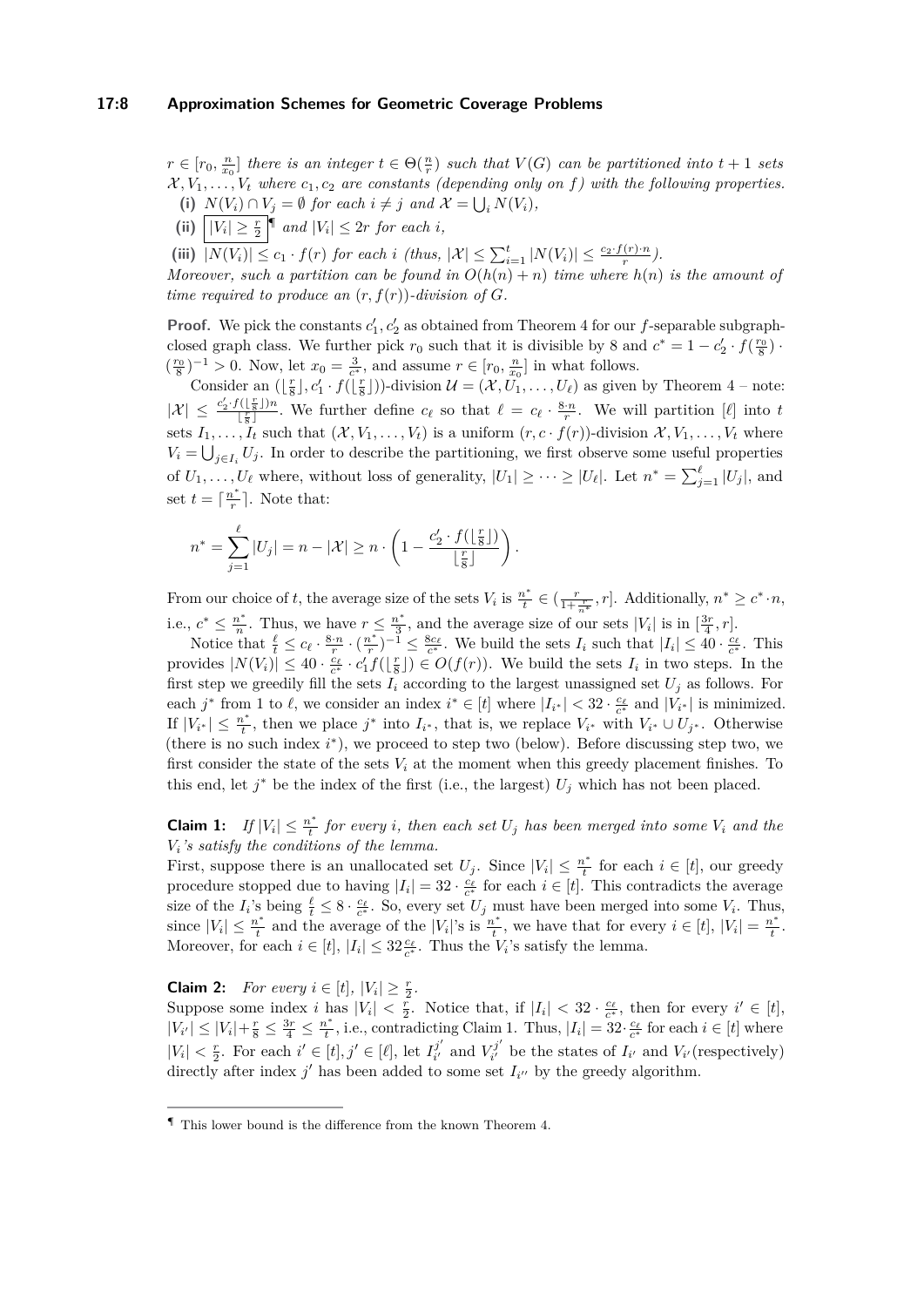## **S. Chaplick, M. De, A. Ravsky, and J. Spoerhase 17:9**

We now let  $\hat{j}$  be the largest index in  $I_i$ , and assume (without loss of generality) that for every  $i' \in [t] \setminus \{i\}$ , if  $|V_{i'}^{\hat{j}}| < \frac{r}{2}$ , then  $I_{i'}^{\hat{j}} < 32 \cdot \frac{c_{\ell}}{c^*}$ . Intuitively, i is the "first" index which attains  $|I_i|=32$ ;  $\frac{c_\ell}{c^*}$  while still having  $|V_i| < \frac{r}{2}$ . Now, since  $|I_i^{\hat{j}}|=32 \cdot \frac{c_\ell}{c_*^*}$ , and  $|V_i^{\hat{j}}| < \frac{r}{2}$ , we have  $|U_j| < r \cdot \frac{c^*}{64c}$  $\frac{c^*}{64c_\ell}$ . Thus, for every iteration  $j > \hat{j}$ , we have  $|U_j| < r \cdot \frac{c^*}{64c_\ell}$ .  $\frac{c^*}{64c_\ell}$ . This means that after iteration  $\hat{j}$ , the number of unallocated vertices is strictly less than:

$$
\sum_{j=\hat{j}}^{\ell} U_j < \ell \cdot r \cdot \frac{c^*}{64c_{\ell}} \leq t \cdot 8 \cdot \frac{c_{\ell}}{c^*} \cdot r \cdot \frac{c^*}{64c_{\ell}} = \frac{tr}{8}.
$$

In particular, this means that on average each set  $V_i$  can grow by less than  $\frac{r}{8}$ . However, due to our choice of *i*, we see that for every  $i' \in [t] \setminus \{i\}, |V_{i'}^{\hat{j}}| \leq |V_i^{\hat{j}}| + \frac{r}{8} < \frac{r}{2} + \frac{r}{8}$ . This means that even if we allocate all the remaining vertices, the average size of our sets  $V_i$  will be strictly less than  $\frac{3r}{4} \leq \frac{n^*}{t}$  $t_t^{\text{r}}$ , i.e., providing a contradiction and proving Claim 2.

**Claim 3:** *If every*  $j \in [\ell]$  *is placed into some*  $I_i$ *, the*  $V_i$ *'s satisfy the conditions of the lemma.* First, note that  $|I_i|$  is at most 32 $\cdot \frac{c_{\ell}}{c^*}$ , i.e.,  $|N(V_i)| \in O(f(r))$ . By Claim 2, we see that  $|V_i| \geq \frac{r}{2}$ for each  $i \in [t]$ . Additionally, from the greedy construction, we have that  $|V_i| \leq \frac{n^*}{t} + \frac{r}{8}$ . Thus,  $|V_i| \in [\frac{r}{2}, \frac{9r}{8}] \subset [\frac{r}{2}, 2r]$ .

We now describe the second step. By Claim 3, we assume there are unassigned sets *U*<sub>*j*</sub>. By Claim 2, for every  $i \in [t]$ ,  $|V_i| \geq \frac{r}{2}$ . Finally, by Claim 1, there is an index *i*' where  $|V_{i'}| > \frac{n^*}{t}$  $t^*$ . Thus, since we have  $t = \lceil \frac{n^*}{r} \rceil$  $\frac{n^*}{r}$  sets which partition at most  $n^*$  elements, there must be some index *i*<sup>*n*</sup> where  $|V_{i}$ <sup>*i*</sup>  $| \leq \frac{n^*}{t}$  $\frac{1}{t}$ <sup>*t*</sup><sup>*t*</sup></sup> and  $|I_{i''}| = 32 \cdot \frac{c_{\ell}}{c^*}$ , i.e.,  $|U_{j^*}| \leq \frac{n^*}{t}$  $\frac{n^*}{t} \cdot (32 \cdot \frac{c_\ell}{c^*})^{-1} \leq \frac{r \cdot c^*}{32 \cdot c}$  $32 \cdot c_\ell$ where  $U_{j^*}$  is the largest unassigned set. Notice that there are at most  $\ell \leq t \cdot 8 \cdot \frac{c_{\ell}}{c^*}$  indices which can be assigned and all the remaining sets contain at most  $|U_{j^*}|$  vertices. If we spread these remaining  $U_j$ 's uniformly throughout our  $V_i$ 's, we will place at most  $8 \cdot \frac{c_\ell}{c^*} \cdot |U_{j^*}| \leq \frac{r}{4}$ vertices into each *V*<sub>*i*</sub>. Thus, for each  $i \in [t]$ , we have  $|V_i| \le \frac{n^*}{t} + \frac{r}{8} + \frac{r}{4} \le 2r$ . So, by uniformly assigning these remaining indices, we have  $|I_i| \leq 40 \cdot \frac{c_{\ell}}{c^*}, |V_i| \in [\frac{r}{2}, 2r]$ , and  $|N(V_i)| \leq 40 \cdot \frac{c_{\ell}}{c^*} \cdot c'_1 f(\lfloor \frac{r}{8} \rfloor) \in O(f(r))$ , as needed.

We conclude with a brief discussion of the time complexity. First, we generate the  $(\lfloor \frac{r}{8} \rfloor, c'_1 f(\lfloor \frac{r}{8} \rfloor))$ -division in  $h(n)$  time. We then sort the sets  $|U_1| \geq ... \geq |U_\ell|$  (this can be done in  $O(n)$  time via bucket sort). In the next step we greedily fill the index sets – this takes  $O(n)$  time. Finally, we place the remaining "small" sets uniformly throughout the  $V_i$ 's – taking again  $O(n)$  time. Thus, we have  $O(h(n) + n)$  time in total.

We now prove a technical lemma which, together with the previous lemma regarding uniform divisions, provides our uniform two-color balanced divisions (see Theorem [7\)](#page-9-0).

<span id="page-8-0"></span>▶ **Lemma 6.** *Let c and c*<sup>'</sup> *be positive constants, and*  $A = \{(a_1, b_1), \ldots, (a_n, b_n)\} ⊆ (Q ∩$  $[0, \infty)$ <sup>2</sup> be a set of 2-dimensional vectors where  $a_i + b_i \in [c', c]$  for each  $i \in [n]$ , and  $\alpha \in [0, 1]$ *such that*  $\sum_{i=1}^{n} a_i = \alpha \cdot \sum_{i=1}^{n} b_i$ *. Then:* 

- (\*) There is a permutation  $p_1, \ldots, p_n$  of  $[n]$  such that for any  $1 \leq i \leq i' \leq n$ ,  $\sum_{i}^{i'}$  $\left| \int_{j=i}^{i} (a_{p_j} - \alpha \cdot b_{p_j}) \right| \leq 2 \cdot c$ *; and*
- $(\star \star)$  For any positive integer *q*' such that  $q'(q'+1) \leq n$  there is a partitioning of [*n*] into *subsets*  $I_1, \ldots, I_k$  *such that for each*  $j \in [k]$ *:* 
	- (i)  $q' \leq |I_j| \leq q' + 1$  (thus,  $q'c' \leq \sum_{i \in I_j} a_i + b_i \leq q'c + c$ ),
	- $(|i|)$   $|\sum_{i \in I_j} (a_i \alpha \cdot b_i)| \leq 2 \cdot c.$

*Moreover, the permutation*  $p_1, \ldots, p_n$  *and partition can be computed in*  $O(n)$  *time.*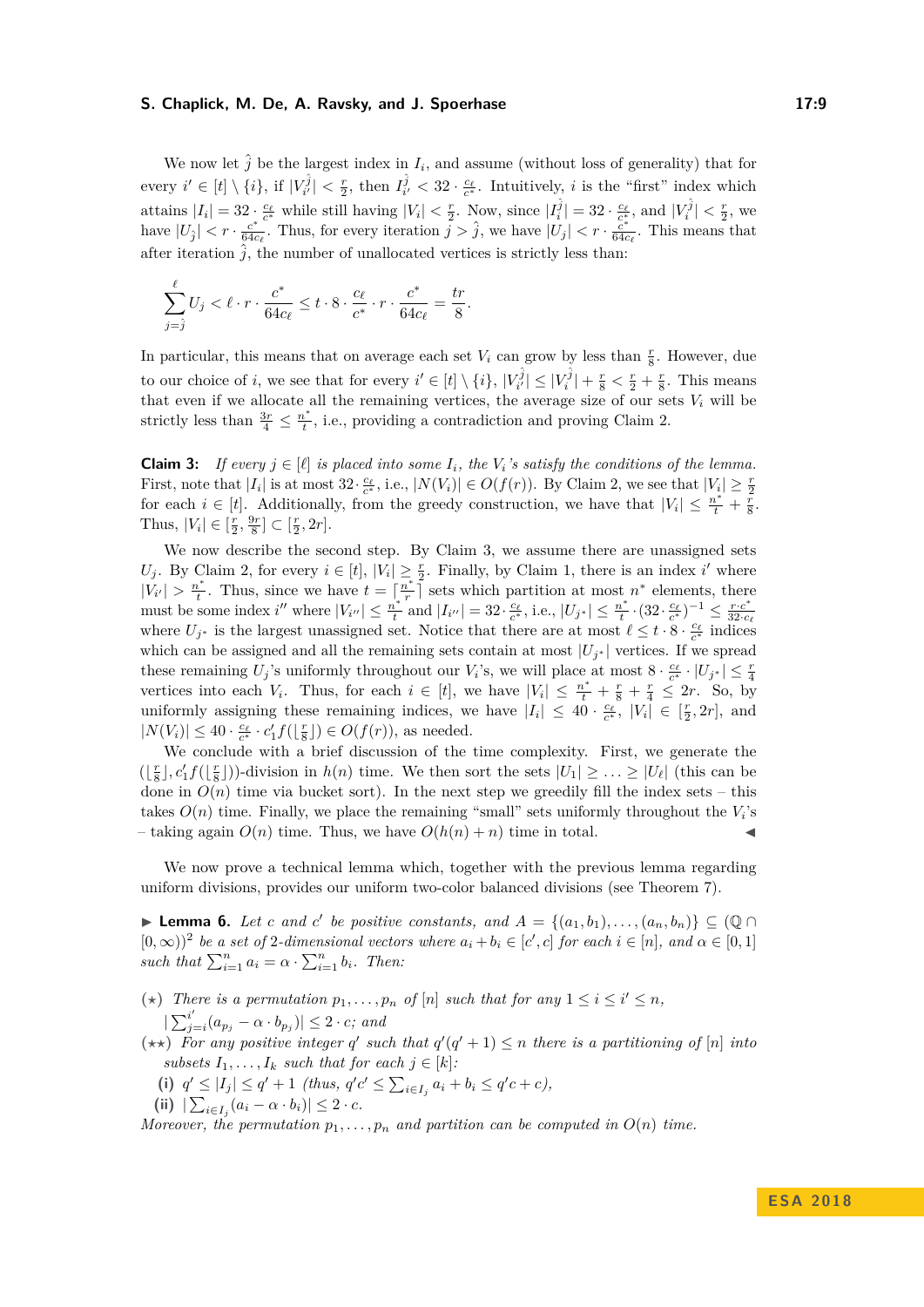## **17:10 Approximation Schemes for Geometric Coverage Problems**

**Proof.** We first prove  $(\star)$ . To this end, we partition [*n*] into three sets  $A_{>0}$ ,  $A_{<0}$ , and *A*=0 according to whether the *weighted* difference  $d_i = a_i - \alpha \cdot b_i$  is positive, negative, or 0 (respectively). Note that,  $\sum_{i=1}^{n} d_i = 0$  and for each  $i \in [n]$ ,  $|d_i| \leq c$ . We pick indices one-by-one from  $A_{>0}$ ,  $A_{<0}$ ,  $A_{=0}$  to form the permutation.

We now construct a permutation  $p_1, \ldots, p_n$  on the indices  $[n]$  so that any consecutive subsequence *S* has  $|\sum_{i \in S} d_{p_i}| \leq 2 \cdot c$ . For notational convenience, for each  $j \in [n]$ , we use  $\delta_{\le j}$  to denote  $\sum_{i=1}^{j-1} d_{p_i}$ . We now pick the *p*<sub>*i*</sub>'s so that for each *j*,  $|\delta_{\le j}| \le c$ . We initialize  $\delta_{\leq 1} = 0$ . For each *j* from 1 to *n* we proceed as follows. Assume that  $|\delta_{\leq i}| \leq c$ . We further assume that any index  $i \in \{p_1, \ldots, p_{j-1}\}$  has been removed from the sets  $A_{>0}$ ,  $A_{<0}$ , and *A*=0. If  $\delta_{\leq j}$  is negative,  $A_{>0}$  must contain an index  $j^*$  since  $\sum_{i\in[n]}d_i=0$ . Moreover, if we set  $p_j = j^*$ , we have  $|\delta_{\le j+1}| \le c$  as needed (we also remove the index  $j^*$  from  $A_{>0}$  at this point). Similarly, if  $\delta_{\leq j}$  is positive, we pick any index  $j^*$  from  $A_{\leq 0}$ , remove it from  $A_{\leq 0}$ , and set  $p_j = j^*$ . Finally, when  $\delta_{\leq j} = 0$ , we take any index  $j^*$  from  $A_{>0} \cup A_{<0} \cup A_{=0}$ , remove it from  $A_{>0} \cup A_{<0} \cup A_{=0}$ , and set  $p_j = j^*$ . Thus, in all cases,  $|\delta_{< j+1}| \leq c$ . Notice that, for any  $1 \leq j \leq j' \leq n$ , we have  $\sum_{i=1}^{j'}$  $\int_{i=j}^{j} d_{p_i}$  | =  $|\delta_{ (thus,$ establishing  $(\star)$ ).

We now prove  $(\star \star)$  using  $(\star)$ . We partition [*n*] to form the sets  $I_1, \ldots, I_k$  by splitting *p*<sub>1</sub>*,..., p<sub>n</sub>* into *k* consecutive subsequences of almost equal size. Namely, since  $\frac{n}{q'} - \frac{n}{q'+1} \geq 1$ , we can pick a positive integer  $k \in \left[\frac{n}{q'+1}, \frac{n}{q'}\right]$ . Then  $q'k \leq n \leq (q'+1)k$ , so we can make the sets  $I_1, \ldots, I_{n-q'k}$  with  $q' + 1$  indices each and the sets  $I_{n-q'k+1}, \ldots, I_k$  with  $q'$  indices each by partitioning  $\pi$  into these sets in order. This is all easily accomplished in  $O(n)$  time.

We will now use Lemmas [5](#page-6-1) and [6](#page-8-0) to prove Theorem [7.](#page-9-0) In particular, for a given twocolored graph *G* where *G* belongs to an *f*-separable graph class, we first construct a uniform  $(r, c \cdot f(r))$ -division  $(\mathcal{X}, V_1, \ldots, V_t)$  of *G* as in Lemma [5.](#page-6-1) From this division we can again carefully combine the  $V_i$ 's to make new sets  $W_j$  where each  $W_j$  has roughly the same size and contains roughly the same proportion of each color class as occurring in *G*. This follows by simply imagining each region  $V_i$  of the uniform  $(r, c \cdot f(r))$ -division as a two-dimensional vector (according to its coloring) and then applying Lemma [6.](#page-8-0)

<span id="page-9-0"></span>▶ **Theorem 7.** Let G be a subgraph-closed f-separable graph class and G be a 2-colored *n*-vertex graph in G with color classes  $\Gamma_1, \Gamma_2$  *such that*  $|\Gamma_2| \geq |\Gamma_1|$ *. For any q and*  $r \ll n$ *where r is suitably large, there is an integer*  $t \in \Theta(\frac{n}{q \cdot r})$  *such that V can be partitioned into*  $t + 1$  *sets*  $\mathcal{X}, V_1, \ldots, V_t$  *where*  $c_1, c_2$  *are constants (depending only on f*) *and there is an integer*  $q' \in [q, 2q - 1]$  *satisfying the following properties.* 

- (i)  $N(V_i) \cap V_j = \emptyset$  for each  $i \neq j$  and  $\mathcal{X} = \bigcup_i N(V_i)$ ,
- <span id="page-9-2"></span>(ii)  $|V_i| \geq \frac{q' \cdot r}{2}$  and  $|V_i| \leq 2 \cdot (q' + 1) \cdot r$  for each *i*,
- <span id="page-9-3"></span>(iii)  $|N(V_i)| \leq c_1 \cdot q \cdot f(r)$  *for each i* 
	- $(t$ *hus,*  $|\mathcal{X}| \le \sum_{i=1}^{t} |N(V_i)| \le \frac{c_2 \cdot f(r) \cdot n}{r},$
- <span id="page-9-4"></span> $(|\mathbf{v}|)$   $\left| |V_i \cap \Gamma_1| - \frac{|\Gamma_1|}{|\Gamma_2|} \cdot |V_i \cap \Gamma_2| \right| \leq 4 \cdot r$  *for each i.*

*Moreover, such a partition can be found in*  $O(h(n) + n)$  *time where*  $h(n)$  *is the amount of time required to produce a uniform*  $(r, c \cdot f(r))$ *-division of G.* 

## <span id="page-9-1"></span>**3 Proof of Theorem [2:](#page-4-1) PTAS for** *f***-Separable Maximum Coverage**

Recall that, we have an *f*-separable instance of MC where *f* is strictly sublinear. Our algorithm is based on local search. We fix a sufficiently large positive constant integer  $b \geq 1$ . Given an *f*-separable instance of MC, we pick an arbitrary initial solution A. We check if it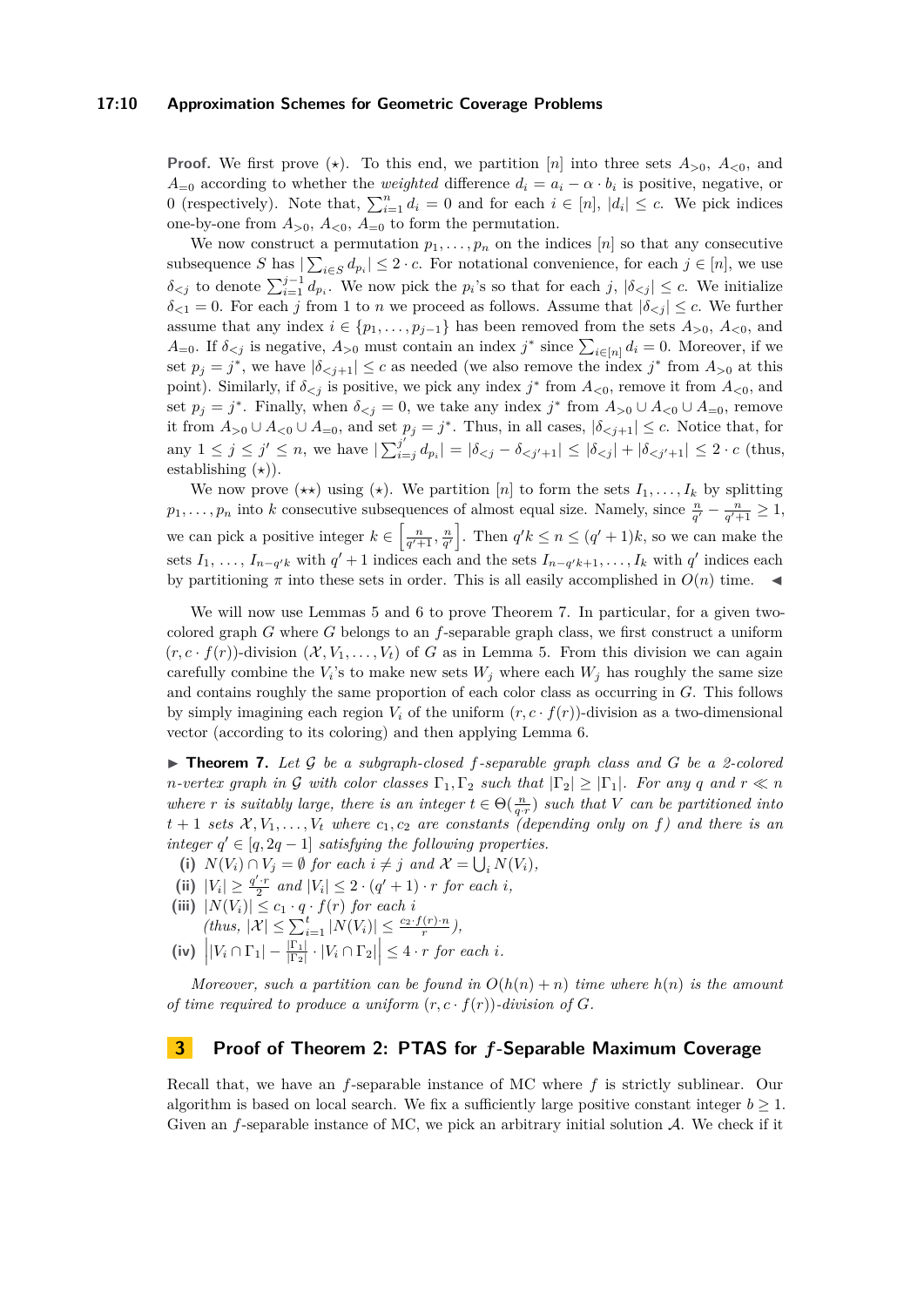## **S. Chaplick, M. De, A. Ravsky, and J. Spoerhase 17:11** 17:11

is possible to replace  $2b^2 + 2b$  sets in A with the same number of sets from F so that the total number of elements covered is increased. We perform such a replacement (swap) as long as there is one. We stop if there is no profitable swap and output the resulting solution.

We will show that for sufficiently large *b* the above algorithm yields a  $(1 - 8c_1 f(b)/b)$ approximate solution and that it runs in polynomial time (for constant  $b$ ). Here,  $c_1$  is the constant from Theorem [7.](#page-9-0) Setting *b* to be sufficiently large will complete this proof. Note that, if  $c_1 < 1$ , Theorem [7](#page-9-0) also holds for  $c_1 = 1$ . Thus, it suffices to consider  $c_1 \geq 1$ .

Since each step increases the number of covered elements, the number of iterations of the above algorithm is at most |*U*|. In each iteration, we consider each of the  $\binom{k}{b}\binom{|\mathcal{F}|}{b}$  potential *b*-swaps, and check whether it is an improvement. Therefore, the total running time of the algorithm is polynomial for constant *b*.

It remains to establish the performance guarantee. Let  $O$  be an optimum solution to the instance and let  $A$  be the (locally optimal) solution output by the algorithm. Let OPT, ALG denote the number of elements covered by  $\mathcal{O}, \mathcal{A}$ , respectively.

Suppose that  $ALG < \left(1 - \frac{8c_1 f(b)}{b}\right)$  OPT. We will show that implies that there is a profitable swap (contradicting the local optimality of  $A$  and hence completing the proof).

We claim that it suffices to consider the case when  $\mathcal{O}, \mathcal{A}$  are disjoint, which is justified as follows. Assume that  $\mathcal{O} \cap \mathcal{A} \neq \emptyset$ . We remove the sets in  $\mathcal{O} \cap \mathcal{A}$  from  $\mathcal{F}$  and all the *elements* covered by these sets from *U*. Moreover, we decrease *k* by  $|O \cap A|$  and replace  $O$  with  $O \setminus A$ and  $A$  with  $A \setminus \mathcal{O}$ . Since our class of instances is closed under removing sets and elements, the resulting instance is still contained in the class. Moreover,  $|\bigcup \mathcal{A}| < \left(1 - \frac{8c_1 f(b)}{b}\right)| \bigcup \mathcal{O}|$ (note that the number of elements covered by  $A$  and  $O$ , respectively, decreases by the same amount as we remove the elements covered by  $\mathcal{A} \cap \mathcal{O}$  from the instance). Finally, a feasible and profitable swap in the reduced instance implies that the same swap is also feasible and profitable in the original.

Therefore, we assume from now on that  $A$  and  $O$  are disjoint. Since our instance is *f*-separable, there exists an *f*-separable graph *G* with precisely 2*k* nodes for the two feasible solutions  $\mathcal O$  and  $\mathcal A$  with the properties stated in Definition [1.](#page-4-2)

We now apply Theorem [7](#page-9-0) to *G* with color classes  $\Gamma_1 = \mathcal{O}$  and  $\Gamma_2 = \mathcal{A}$  and with parameters  $r = b$  and  $q = b$ . Here, we assume that the constant *b* has been picked sufficiently large as required by Theorem [7.](#page-9-0) We further assume that the number  $2k$  of nodes in the exchange graph is substantially larger than *b* as the problem can be solved to optimality in polynomial time for constant *k*. Since  $|O| = |\mathcal{A}| = k$ , the two color classes in *G* are perfectly balanced. Let  $\mathcal{A}_i = \mathcal{A} \cap V_i$ ,  $\mathcal{O}_i = \mathcal{O} \cap V_i$ ,  $N_i^{\mathcal{O}} = N(V_i) \cap \mathcal{O}$  and  $\overline{\mathcal{O}}_i = \mathcal{O}_i \cup N_i^{\mathcal{O}}$  for any part  $V_i$  with  $i \in [t]$  of the resulting subdivision of *G*. Note that every set in  $\mathcal{O}$  is in  $\overline{\mathcal{O}}_i$  for some  $i \in [t]$ .

The idea of the analysis is to consider for each  $i \in [t]$  a nearly balanced (but possibly infeasible) *candidate swap* that replaces in A the sets  $A_i$  with  $\overline{O}_i$ . We will first show that there exists a profitable candidate swap if  $ALG < \left(1 - \frac{8c_1 f(b)}{b}\right)$  OPT. Second, we will show that even a *feasible* profitable swap can be obtained by adding only some of the sets in  $\overline{O}_i$  as the candidate swap was nearly balanced.

For technical reasons we will define a set *Z* of elements that we (temporarily) disregard from our calculations because they will remain covered and thus do not impact which of the sets in  $\overline{O}_i$  we will pick for the feasible swap. Let  $Z_i = \bigcup_{i} (\mathcal{A} \setminus \mathcal{A}_i)$  be the set of elements that remain covered even if  $\mathcal{A}_i$  is removed from  $\mathcal{A}$  and let  $Z = \bigcap_{i=1}^t Z_i$  be the set of elements that are covered by  $A$  but not exclusively by one of the  $A_i$ . In particular,  $Z$  contains all elements in  $\bigcup (\mathcal{X} \cap \mathcal{A})$ . Let  $L_i = \bigcup \mathcal{A}_i \setminus Z$  be the set of elements that are "lost" when removing the  $\mathcal{A}_i$  from  $\mathcal{A}$ . Moreover, let  $W_i = \bigcup \overline{\mathcal{O}}_i \setminus Z_i$  be the set of elements that are "won" when we add all the sets of  $\overline{\mathcal{O}}_i$  after removing  $\mathcal{A}_i$ .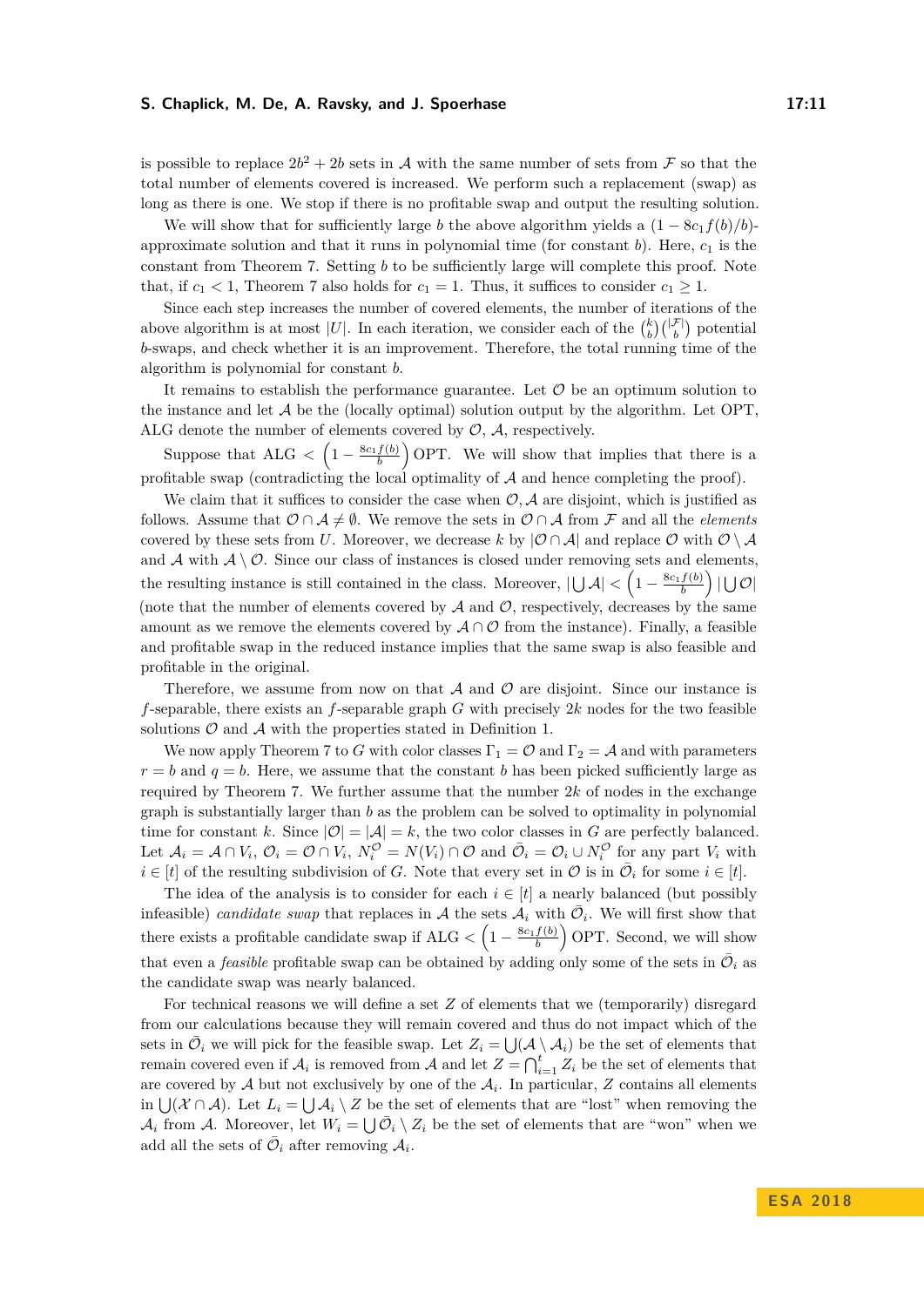## **17:12 Approximation Schemes for Geometric Coverage Problems**

We claim that  $\sum_{i=1}^{t} |L_i| \leq \text{ALG} - |Z|$ . To this end, note that  $Z \subseteq \bigcup \mathcal{A}$  and that the family  ${L_i}_{i \in [t]}$  contains pairwise disjoint sets because all elements that are not exclusively covered by a single  $A_i$  are contained in  $Z$  and thus removed.

We further claim that  $\sum_{i=1}^{t} |W_i| \geq \text{OPT} - |Z|$ . To see this, note first that every element in *Z* contributes 0 to the left hand side and 0 or -1 to the right hand side. Every element covered by  $\mathcal O$  but not by  $\mathcal A$  contributes at least 1 to the left hand side and precisely 1 to the right hand side. Finally, consider an element  $u$  that is covered both by  $\mathcal A$  and by  $\mathcal O$  but does not lie in *Z*. Since  $u \notin Z$  there is no  $S \in \mathcal{X} \cap \mathcal{A}$  covering *u*. This also implies that *u* lies in a set  $S \in \mathcal{A}_i$  for some *unique*  $i \in [t]$ . Thus, we even have  $u \notin Z_i$ . Since G is an exchange graph, there is some set  $T \in \mathcal{O}$  with  $u \in T$  and some set  $S' \in \mathcal{A}$  with  $u \in S'$  such that  $S'$ and *T* are adjacent in *G*. Since  $u \notin Z_i$  we have  $S' \in A_i$ . Since *T* is adjacent to  $S' \in A_i \subseteq V_i$ , we have  $T \in N(V_i)$ . Since  $T \in \mathcal{O}$ , it follows that  $T \in \mathcal{N}_i^{\mathcal{O}} \subseteq \overline{\mathcal{O}}_i$ . Thus  $u \in \bigcup \overline{\mathcal{O}}_i \setminus Z_i = W_i$ . Hence *u* contributes at least 1 to the left hand side and precisely 1 to the right hand side of  $\sum_{i=1}^{t} |W_i| \ge \text{OPT} - |Z|$ , which shows the claim.

By OPT > ALG 
$$
\geq |Z|
$$
,  $\min_{\substack{i \in [t] \\ |W_i| > 0}} \frac{|L_i|}{|W_i|} \leq \frac{\sum_{i=1}^t |L_i|}{\sum_{i=1}^t |W_i|} \leq \frac{\text{ALG} - |Z|}{\text{OPT} - |Z|} \leq \frac{\text{ALG}}{\text{OPT}} < 1 - \frac{8c_1 f(b)}{b}$ .

Hence, we pick  $i \in [t]$  so that |  $\frac{|L_i|}{|W_i|} < 1 - \frac{8c_1f(b)}{b}$  $\frac{f^{(0)}}{b}$ . (1)

Recall that  $c_1 \geq 1$  and assume that *b* is large enough so that  $f(b) \geq 1$ . Then by Properties [\(ii\)](#page-9-2), [\(iii\)](#page-9-3), and [\(iv\)](#page-9-4) of Theorem [7](#page-9-0) (respectively), we have that  $|V_i| \geq b^2/2$ ,  $|N(V_i)| \leq c_1 b \cdot f(b)$ , and  $||A_i| - |O_i|| \leq 4b$  (respectively). Now, since  $|A_i| + |O_i| = |V_i|$ , we have  $|\bar{O}_i| \leq \frac{1}{2}|V_i| + 2b + c_1b \cdot f(b)$  and  $|A_i| \geq \frac{1}{2}|V_i| - 2b$ . Hence

$$
\frac{|\mathcal{A}_i|}{|\bar{\mathcal{O}}_i|} \ge \frac{\frac{1}{2}|V_i| - 2b}{\frac{1}{2}|V_i| + 2b + c_1b \cdot f(b)} \ge \frac{(\frac{1}{2}|V_i| + 2b + 4c_1c_2b \cdot f(b)) - 4b - 4c_1c_2b \cdot f(b)}{\frac{1}{2}|V_i| + 2b + 4c_1c_2b \cdot f(b)} \tag{2}
$$

<span id="page-11-2"></span><span id="page-11-0"></span>
$$
\stackrel{|V_i| \ge b^2/2}{\ge} 1 - \frac{8c_1 f(b)}{b} \,. \tag{3}
$$

We are now ready to construct our feasible and profitable swap. We inductively define an order  $S_1, \ldots, S_{|\bar{O}_i|}$  on the sets in  $\bar{O}_i$  where we require that

$$
S_j = \arg \max_{S \in \bar{\mathcal{O}}_i} \left| S \setminus \left( Z_i \cup \bigcup_{\ell=1}^{j-1} S_\ell \right) \right| \text{ for any } j = 1, \dots, |\bar{\mathcal{O}}_i| \text{ where } S_1 \text{ maximizes } |S \setminus Z_i|.
$$

Consider the following process of iteratively building a set *W'* starting with  $W' = \emptyset$ . Suppose that we add to *W'* the sets  $(S_1 \setminus Z_i), \ldots, (S_{|\bar{O}_i|} \setminus Z_i)$  in this order ending up with  $W' = W_i$ . In doing so, the incremental gain is monotonically non-increasing due to the definition of the order on  $\overline{\mathcal{O}}_i$  and due to the submodularity of the objective function. Hence,

for any prefix of the first *j* sets we have that

<span id="page-11-1"></span>
$$
\left| \left( \bigcup_{\ell=1}^j S_\ell \right) \setminus Z_i \right| \geq \frac{j \cdot |W_i|}{|\bar{O}_i|} \,. \tag{4}
$$

Suppose that  $|\bar{O}_i| > |A_i|$  (otherwise due to [\(1\)](#page-11-0), we can just add all sets in  $\bar{O}_i$ ). Consider the swap where we replace the  $|\mathcal{A}_i| \leq 1/2|V_i| + 2b \leq 2b^2 + 2b$  many sets  $\mathcal{A}_i$  from the local optimum A with at most  $|\mathcal{A}_i|$  many sets  $\{S_1, \ldots, S_{|\mathcal{A}_i|}\}$  from  $\overline{\mathcal{O}}_i$ .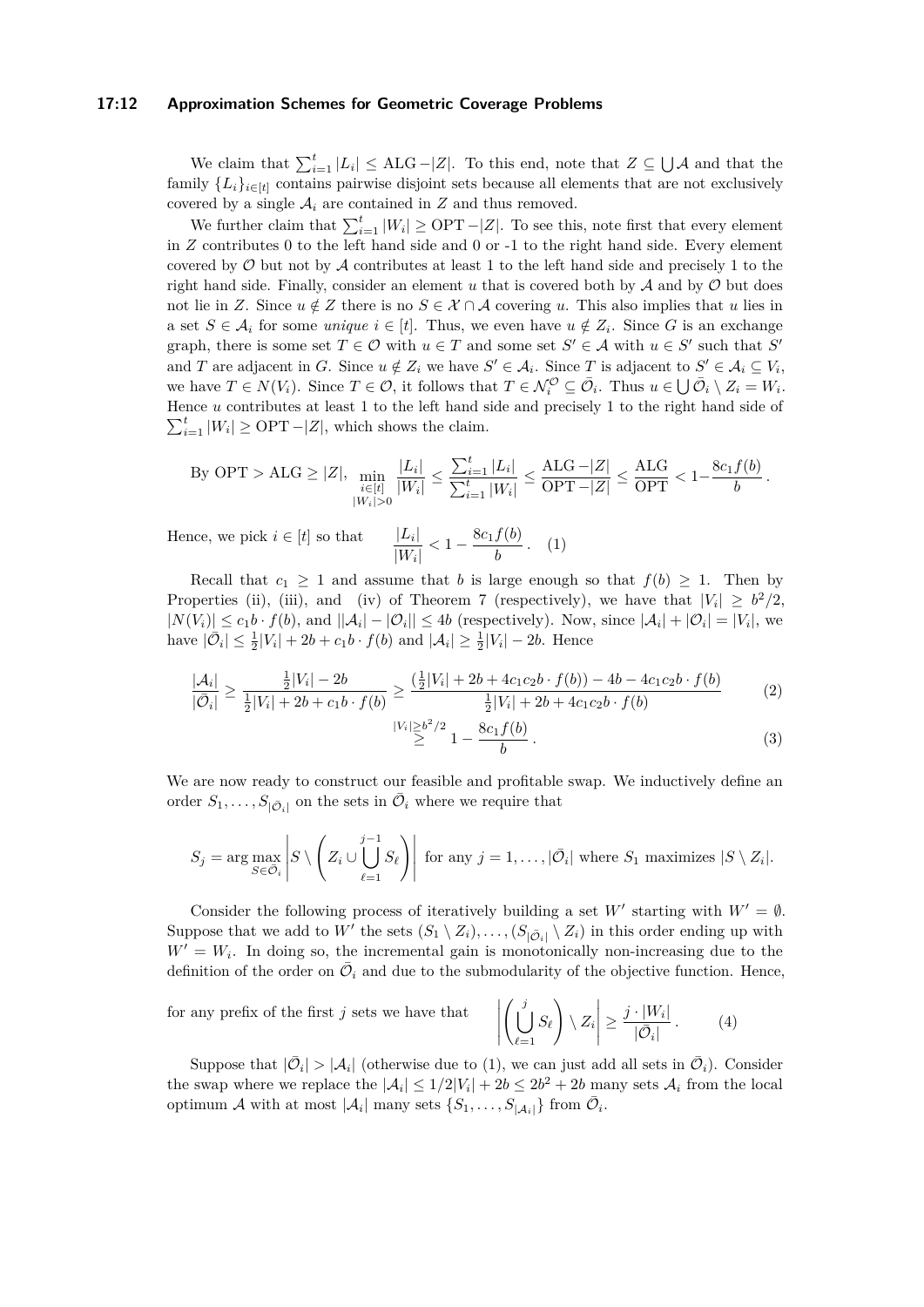## **S. Chaplick, M. De, A. Ravsky, and J. Spoerhase 17:13**

We now analyze how this swap affects the objective function value. Notice that, by removing the sets in  $A_i$ , the objective function value drops by

$$
|L_i| \stackrel{(1)}{<} \left(1 - \frac{8c_1 f(b)}{b}\right) \cdot |W_i| \stackrel{(4)}{\leq} \left(1 - \frac{8c_1 f(b)}{b}\right) \frac{|\bar{\mathcal{O}}_i|}{|\mathcal{A}_i|} \left| \left(\bigcup_{\ell=1}^{\lceil \mathcal{A}_i \rceil} S_\ell\right) \setminus Z_i \right|
$$

$$
\stackrel{(3)}{\leq} \left| \left(\bigcup_{\ell=1}^{\lceil \mathcal{A}_i \rceil} S_\ell\right) \setminus Z_i \right|.
$$

The right hand side of this inequality is the increase of the objective function due to adding the sets  $\{S_1, \ldots, S_{|\mathcal{A}_i|}\}\$ after removing the sets in  $\mathcal{A}_i$ .

Therefore the above described swap is feasible and also profitable and thus  $A$  is not a local optimum leading to a contradiction (and completing the proof of Theorem [2\)](#page-4-1).

#### **References**

- <span id="page-12-1"></span>**1** Alexander A. Ageev and Maxim Sviridenko. Pipage rounding: A new method of constructing algorithms with proven performance guarantee. *J. Comb. Optim.*, 8(3):307–328, 2004. [doi:10.1023/B:JOCO.0000038913.96607.c2](http://dx.doi.org/10.1023/B:JOCO.0000038913.96607.c2).
- <span id="page-12-10"></span>**2** Noga Alon, Paul Seymour, and Robin Thomas. A separator theorem for nonplanar graphs. *J. of the American Mathematical Society*, 3:801–808, 1990. [doi:10.1090/](http://dx.doi.org/10.1090/S0894-0347-1990-1065053-0) [S0894-0347-1990-1065053-0](http://dx.doi.org/10.1090/S0894-0347-1990-1065053-0).
- <span id="page-12-6"></span>**3** Rom Aschner, Matthew J. Katz, Gila Morgenstern, and Yelena Yuditsky. Approximation schemes for covering and packing. In *7th Int. Workshop on Algorithms and Computation (WALCOM'13)*, pages 89–100, 2013.
- <span id="page-12-0"></span>**4** Ashwinkumar Badanidiyuru, Robert Kleinberg, and Hooyeon Lee. Approximating lowdimensional coverage problems. In *Symp. Computational Geometry (SoCG'12)*, pages 161– 170, 2012. [doi:10.1145/2261250.2261274](http://dx.doi.org/10.1145/2261250.2261274).
- <span id="page-12-9"></span>**5** Sayan Bandyapadhyay and Kasturi R. Varadarajan. On variants of *k*-means clustering. In *32nd Symp. Computational Geometry (SoCG'16)*, pages 14:1–14:15, 2016. [doi:10.4230/](http://dx.doi.org/10.4230/LIPIcs.SoCG.2016.14) [LIPIcs.SoCG.2016.14](http://dx.doi.org/10.4230/LIPIcs.SoCG.2016.14).
- <span id="page-12-2"></span>**6** Hervé Brönnimann and Michael T. Goodrich. Almost optimal set covers in finite VCdimension. *Discrete & Computational Geometry*, 14(4):463–479, 1995. [doi:10.1007/](http://dx.doi.org/10.1007/BF02570718) [BF02570718](http://dx.doi.org/10.1007/BF02570718).
- <span id="page-12-7"></span>**7** Sergio Cabello and David Gajser. Simple PTAS's for families of graphs excluding a minor. *Discrete Applied Mathematics*, 189:41–48, 2015.
- <span id="page-12-3"></span>**8** Timothy M. Chan, Elyot Grant, Jochen Könemann, and Malcolm Sharpe. Weighted capacitated, priority, and geometric set cover via improved quasi-uniform sampling. In *23rd ACM-SIAM Symp. Discrete Algorithms (SODA'12)*, pages 1576–1585, 2012. URL: <http://dl.acm.org/citation.cfm?id=2095116.2095241>.
- <span id="page-12-4"></span>**9** Timothy M. Chan and Sariel Har-Peled. Approximation algorithms for maximum independent set of pseudo-disks. In *25th ACM Symp. Computational Geometry (SoCG'09)*, pages 333–340, 2009. [doi:10.1145/1542362.1542420](http://dx.doi.org/10.1145/1542362.1542420).
- <span id="page-12-5"></span>**10** Timothy M. Chan and Sariel Har-Peled. Approximation algorithms for maximum independent set of pseudo-disks. *Discrete & Computational Geometry*, 48(2):373–392, 2012. [doi:10.1007/s00454-012-9417-5](http://dx.doi.org/10.1007/s00454-012-9417-5).
- <span id="page-12-8"></span>**11** Vincent Cohen-Addad, Philip N. Klein, and Claire Mathieu. Local search yields approximation schemes for k-means and k-median in Euclidean and minor-free metrics. In *57th IEEE Symp. Foundations of Computer Science (FOCS'16)*, pages 353–364, 2016. [doi:10.1109/FOCS.2016.46](http://dx.doi.org/10.1109/FOCS.2016.46).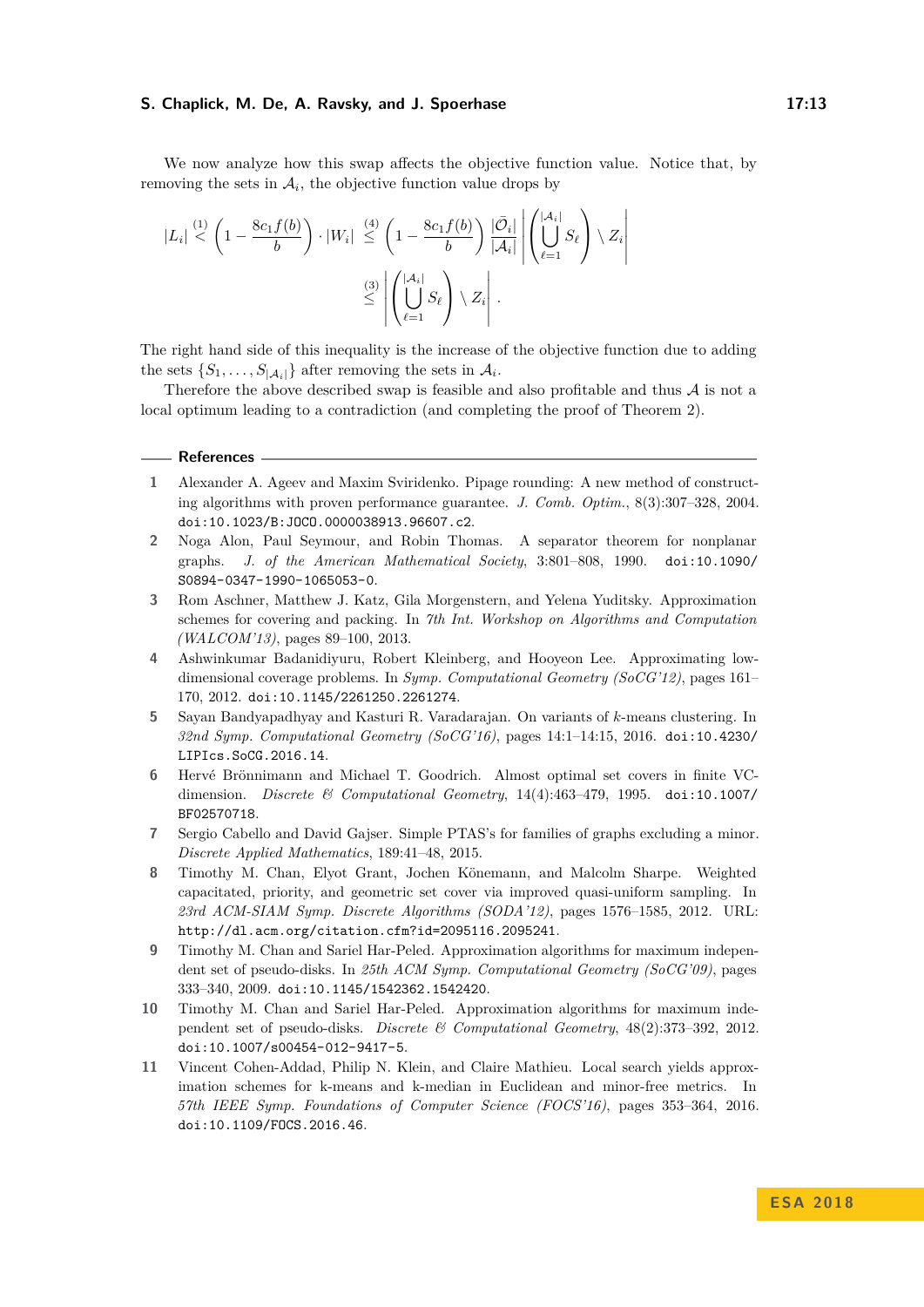## **17:14 Approximation Schemes for Geometric Coverage Problems**

- <span id="page-13-11"></span>**12** Vincent Cohen-Addad and Claire Mathieu. Effectiveness of local search for geometric optimization. In *31st Symp. Computational Geometry (SoCG'15)*, pages 329–343, 2015. [doi:10.4230/LIPIcs.SOCG.2015.329](http://dx.doi.org/10.4230/LIPIcs.SOCG.2015.329).
- <span id="page-13-1"></span>**13** Gérard Cornuéjols, George L. Nemhauser, and Laurence A. Wolsey. Worst-case and probabilistic analysis of algorithms for a location problem. *Operations Research*, 28(4):847–858, 1980. [doi:10.1287/opre.28.4.847](http://dx.doi.org/10.1287/opre.28.4.847).
- <span id="page-13-6"></span>**14** Minati De and Abhiruk Lahiri. Geometric dominating set and set cover via local search. *CoRR*, abs/1605.02499, 2016. URL: <http://arxiv.org/abs/1605.02499>, [arXiv:1605.](http://arxiv.org/abs/1605.02499) [02499](http://arxiv.org/abs/1605.02499).
- <span id="page-13-5"></span>**15** Thomas Erlebach and Erik Jan van Leeuwen. Approximating geometric coverage problems. In *19th ACM-SIAM Symp. Discrete Algorithms (SODA'08)*, pages 1267–1276, 2008. URL: <http://dl.acm.org/citation.cfm?id=1347082.1347220>.
- <span id="page-13-4"></span>**16** Uriel Feige. A threshold of ln *n* for approximating set cover. *J. ACM*, 45(4):634–652, 1998. [doi:10.1145/285055.285059](http://dx.doi.org/10.1145/285055.285059).
- <span id="page-13-0"></span>**17** Greg N. Frederickson. Fast algorithms for shortest paths in planar graphs, with applications. *SIAM J. Comput.*, 16(6):1004–1022, 1987.
- <span id="page-13-12"></span>**18** Zachary Friggstad, Mohsen Rezapour, and Mohammad R. Salavatipour. Local search yields a PTAS for k-means in doubling metrics. In *57th IEEE Symp. Foundations of Computer Science (FOCS'16)*, pages 365–374, 2016. [doi:10.1109/FOCS.2016.47](http://dx.doi.org/10.1109/FOCS.2016.47).
- <span id="page-13-7"></span>**19** Matt Gibson and Imran A. Pirwani. Algorithms for dominating set in disk graphs: Breaking the log*n* barrier - (extended abstract). In *18th European Symp. Algorithms (ESA'10)*, pages 243–254, 2010. [doi:10.1007/978-3-642-15775-2\\_21](http://dx.doi.org/10.1007/978-3-642-15775-2_21).
- <span id="page-13-9"></span>**20** Sathish Govindarajan, Rajiv Raman, Saurabh Ray, and Aniket Basu Roy. Packing and covering with non-piercing regions. In *24th European Symp. Algorithms (ESA'16)*, pages 47:1–47:17, 2016. [doi:10.4230/LIPIcs.ESA.2016.47](http://dx.doi.org/10.4230/LIPIcs.ESA.2016.47).
- <span id="page-13-10"></span>**21** Sariel Har-Peled and Kent Quanrud. Approximation algorithms for polynomial-expansion and low-density graphs. In *23rd European Symp. Algorithms (ESA'15)*, pages 717–728, 2015.
- <span id="page-13-3"></span>**22** Venky Harinarayan, Anand Rajaraman, and Jeffrey D. Ullman. Implementing data cubes efficiently. In *ACM SIGMOD Int. Conference on Management of Data (ICDM'96)*, pages 205–216, 1996. [doi:10.1145/233269.233333](http://dx.doi.org/10.1145/233269.233333).
- <span id="page-13-15"></span>**23** Monika Rauch Henzinger, Philip N. Klein, Satish Rao, and Sairam Subramanian. Faster shortest-path algorithms for planar graphs. *J. Comput. Syst. Sci.*, 55(1):3–23, 1997. [doi:](http://dx.doi.org/10.1006/jcss.1997.1493) [10.1006/jcss.1997.1493](http://dx.doi.org/10.1006/jcss.1997.1493).
- <span id="page-13-13"></span>**24** R. B. O. Kerkkamp and Karen Aardal. A constructive proof of swap local search worstcase instances for the maximum coverage problem. *Oper. Res. Lett.*, 44(3):329–335, 2016. [doi:10.1016/j.orl.2016.03.001](http://dx.doi.org/10.1016/j.orl.2016.03.001).
- <span id="page-13-16"></span>**25** Philip N. Klein, Shay Mozes, and Christian Sommer. Structured recursive separator decompositions for planar graphs in linear time. In *45th Symp. Theory of Computing (STOC'13)*, pages 505–514, 2013. [doi:10.1145/2488608.2488672](http://dx.doi.org/10.1145/2488608.2488672).
- <span id="page-13-8"></span>**26** Erik Krohn, Matt Gibson, Gaurav Kanade, and Kasturi R. Varadarajan. Guarding terrains via local search. *J. of Computational Geometry*, 5(1):168–178, 2014. URL: [http://jocg.](http://jocg.org/index.php/jocg/article/view/128) [org/index.php/jocg/article/view/128](http://jocg.org/index.php/jocg/article/view/128).
- <span id="page-13-14"></span>**27** Richard J Lipton and Robert Endre Tarjan. A separator theorem for planar graphs. *SIAM J. on Applied Mathematics*, 36(2):177–189, 1979. [doi:10.1137/0136016](http://dx.doi.org/10.1137/0136016).
- <span id="page-13-2"></span>**28** Steffen Mecke and Dorothea Wagner. Solving geometric covering problems by data reduction. In *12th European Symp. Algorithms (ESA'04)*, pages 760–771, 2004. [doi:](http://dx.doi.org/10.1007/978-3-540-30140-0_67) [10.1007/978-3-540-30140-0\\_67](http://dx.doi.org/10.1007/978-3-540-30140-0_67).